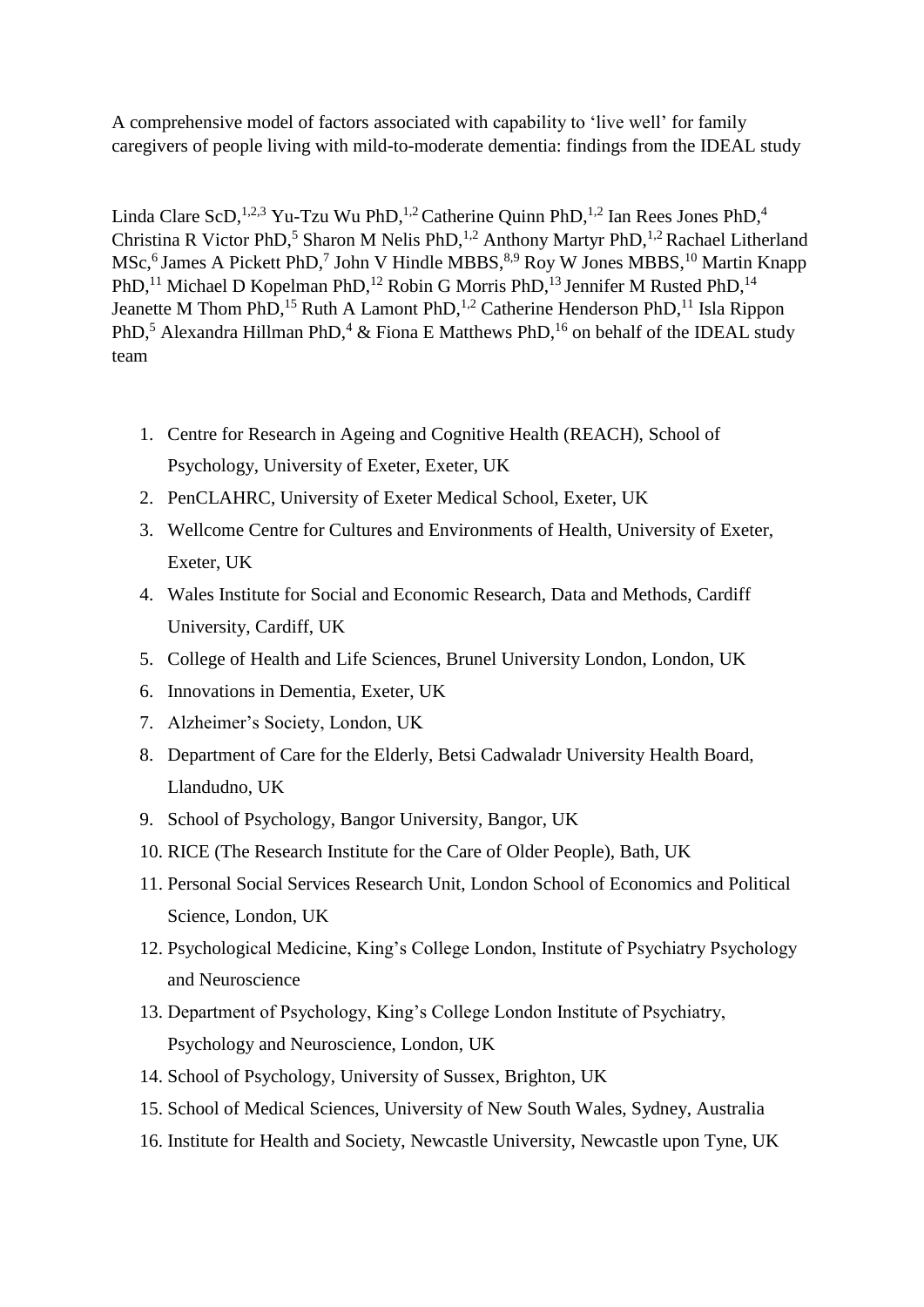Corresponding author: Professor Linda Clare, REACH, University of Exeter Medical School, South Cloisters, St Luke's Campus, Exeter EX1 2LU, UK. [l.clare@exeter.ac.uk](mailto:l.clare@exeter.ac.uk) <http://psychology.exeter.ac.uk/reach/>

Word counts: Abstract 198; Main text 3173; Tables 2; Figures 1

Funding sources

The IDEAL study was supported by the Economic and Social Research Council (UK) and the National Institute for Health Research (UK) through grant ES/L001853/2 'Improving the experience of dementia and enhancing active life: living well with dementia' (Investigators: L. Clare, I.R. Jones, C.R. Victor, J.V. Hindle, R.W. Jones, M. Knapp, M.D. Kopelman, R. Litherland, A. Martyr, F.E. Matthews, R.G. Morris, S.M. Nelis, J.A. Pickett, C. Quinn, J.M. Rusted, J. Thom). The support of the ESRC and NIHR is gratefully acknowledged. The funders had no role in the study design, data collection, data analysis and interpretation, writing of the report, or the decision to submit the article for publication.

# **Accepted for publication in Alzheimer's Disease and Associated Disorders**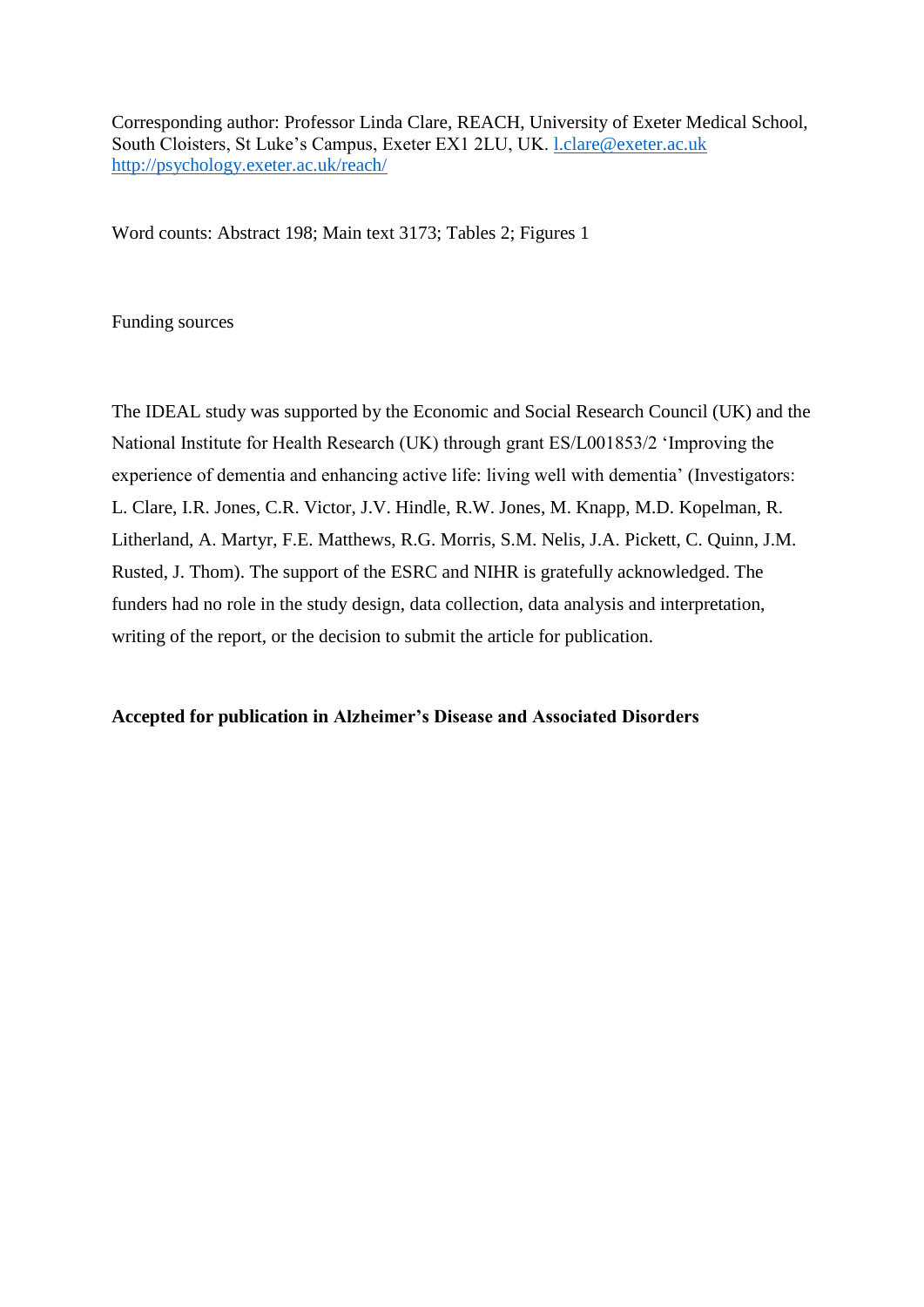# **Abstract (234 words)**

**Introduction**: Understanding key influences on outcomes for caregivers of people with dementia is hampered by inconsistent conceptualisation and measurement of outcomes and limited evidence about the relative impact of different variables. We aimed to address these issues.

**Method**: We analysed data from 1283 caregivers of community-dwelling individuals with mild-to-moderate dementia in the IDEAL cohort. We generated a 'living well' latent factor from measures of quality of life, satisfaction with life and well-being. We used structural equation modelling to derive latent variables for seven domains reflecting caregivers' perceptions of their personal resources and experiences, and to examine the associations with caregivers' perceptions of their capability to 'live well'.

**Results**: The domain of Psychological characteristics and psychological health was most strongly related to living well (2.53; 95% CI 2.08, 2.97), followed by Physical fitness and physical health (1.48, 95% CI 1.04, 1.91) and Experiencing caregiving (1.34; 95% CI 0.99, 1.70). Capitals, assets and resources (0.68, 95% CI 0.35, 1.00) and Relationship with the person with dementia (-0.22, 95% CI -0.41, -0.03) had smaller, significant associations. Social location (0.28, 95% CI -0.33, 0.89) and Managing everyday life with dementia (0.06, 95% CI -0.15, 0.28) were not significantly associated with living well.

**Discussion**: These findings demonstrate the importance of supporting caregivers' psychological and physical health and their ability to develop and maintain positive coping strategies, as well as enabling them to maintain vital social capitals, assets and resources.

## **Keywords**

Quality of life, satisfaction with life, well-being, health, stress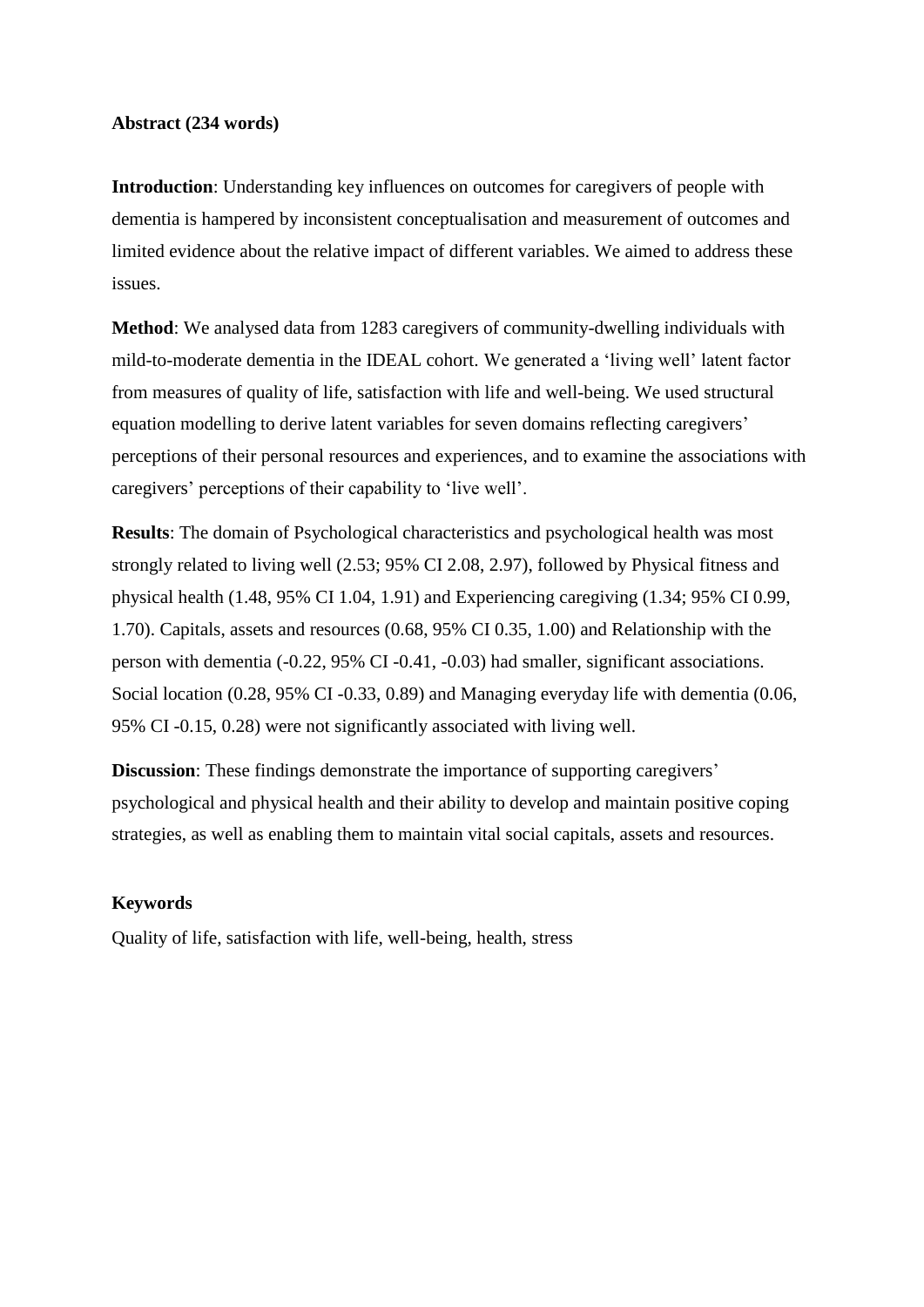**A comprehensive model of factors associated with capability to 'live well' for family caregivers of people living with mild-to-moderate dementia: findings from the IDEAL study**

# **Introduction**

Family members and friends (here together termed 'caregivers') provide vital unpaid care and support for people with dementia living in the community. In the UK, for example, caregivers provide 1.34 billion hours of unpaid care to people with dementia each year, equating to a cost of £11.6 billion or 44% of the total cost of dementia care. [1](#page-13-0)

People with dementia have needs for care which are different to, and greater than, those of other groups with long-term health problems or disabilities, and these evolve and increase over time as the disease progresses. [2](#page-13-1) Compared to both the general population and caregivers supporting people with other illnesses or disabilities, caregivers of people with dementia experience poorer quality of life  $(QoL)$ ,<sup>[3,](#page-13-2)4</sup> satisfaction with life<sup>[5](#page-13-4)</sup> and well-being.<sup>[6](#page-13-5)</sup> These are all indices of capability to 'live well' while providing care. 'Living well' means experiencing the best possible level of well-being, reflected in a subjective sense of 'comfort, function and contentment with life' ( $p$  32).<sup>[7](#page-13-6)</sup>

Caring for a person with dementia can bring many challenges to the ability to live well,<sup>[8](#page-13-7)</sup> including loss and grief, isolation and loneliness, depression, anxiety and exhaustion, and the demands of providing care may need to be balanced against the caregiver's other responsibilities or own health problems. The potential stresses of providing family care and their impact on the caregiver have been captured in the influential stress-process model of caregiving<sup>[9](#page-13-8)</sup> and the concept of caregiver burden.<sup>[10](#page-13-9)</sup> Equally, however, it has been noted that burden is not a strong predictor of  $QoL$ ,<sup>[11](#page-13-10)</sup> and other factors have a role to play. Well-being among those caring for a person with dementia is more closely associated with the characteristics of the caregiver and the caregiving situation than with the illness characteristics of the person with dementia or the objective level of burden.[12](#page-13-11) Caregivers' own resources, including social support<sup>[13](#page-13-12)</sup> and personal strengths such as personality traits,  $14$ an optimistic outlook and feelings of competence,<sup>[15](#page-14-1)</sup> and use of problem-focused rather than emotion-based coping strategies<sup>[16](#page-14-2)</sup> underpin maintenance of mental health and are associated with better well-being. Furthermore, it is increasingly recognised that caregiving itself can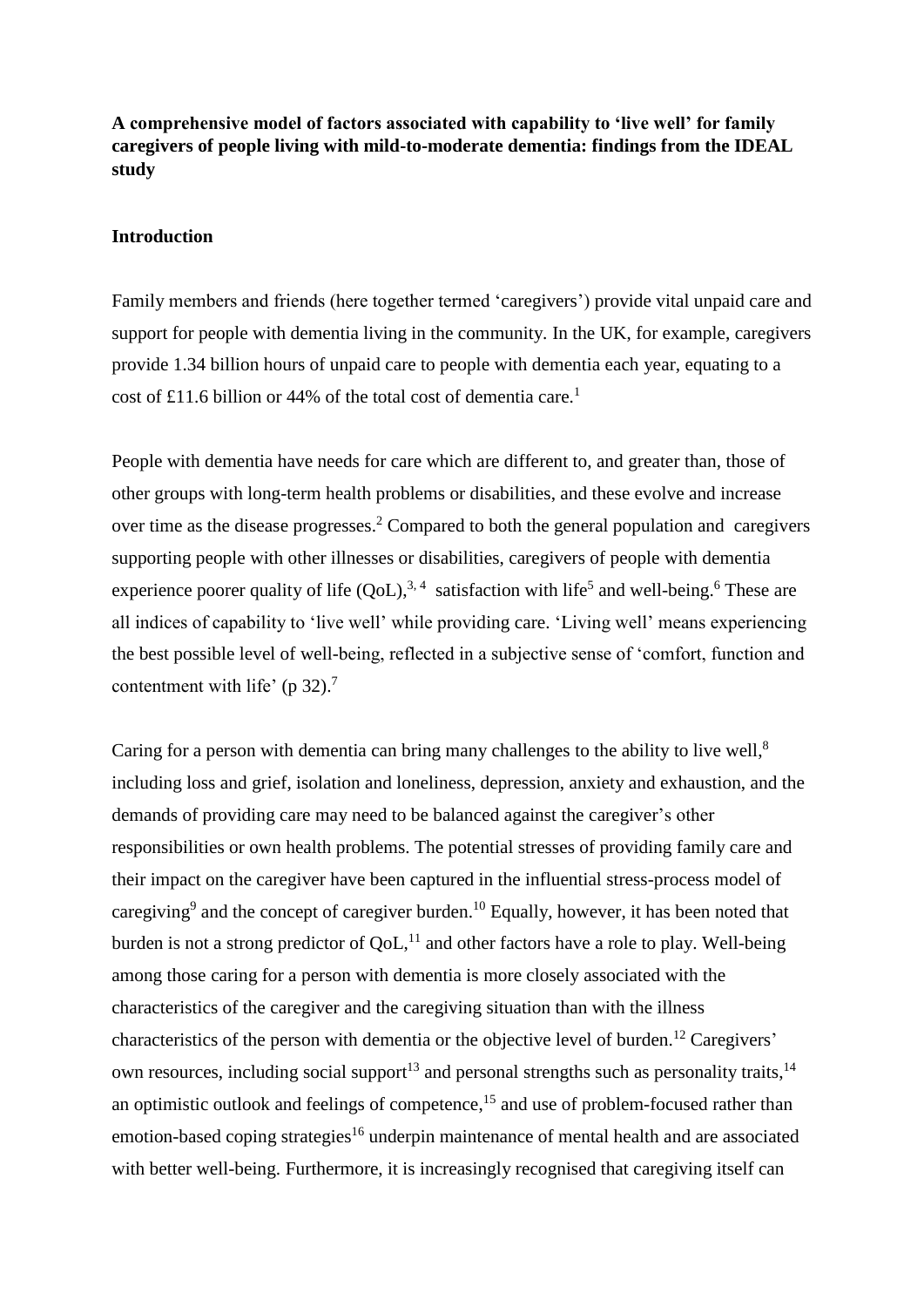lead to positive experiences, such as accomplishment and enjoyment of the role, feelings of mutuality, increased family cohesion, and personal growth and purpose in life.<sup>[17-19](#page-14-3)</sup>

A comprehensive understanding of these positive and negative influences could inform knowledge about how to provide effective support for caregivers of people with dementia. However, evidence about potential influences on indices of capability to live well is relatively limited. A recent synthesis included 41 studies and examined the associations between 47 variables, grouped into 10 themes, and caregiver  $QoL$ <sup>[20](#page-14-4)</sup> This demonstrated that caregiver QoL is affected by multiple factors. The authors point out that heterogeneity among studies precluded calculation of standardized effect sizes and direct comparisons, and the number of statistically significant associations reported in studies may have been inflated due to reliance on correlational analyses without correction for multiple comparisons. Thus, it was not possible to identify how variables may be interrelated or determine which variables or groups of variables demonstrate the strongest associations.

Furthermore, in caregiving literature the terms QoL, satisfaction with life and well-being are frequently conflated or used interchangeably at both conceptual and measurement levels.<sup>[11,](#page-13-10) [21-](#page-14-5)</sup> <sup>[25](#page-14-5)</sup> While numerous studies have attempted to identify associations between individual variables and one of these key measures, given that these three concepts are correlated and show similar associations with key variables,  $26, 27$  $26, 27$  combining them into a single factor might demonstrate stronger and more consistent associations across a wider range of variables.

In this study we aimed to address this inconsistency in concepts and measures by combining standardised measures of QoL, satisfaction with life and subjective well-being into a single 'living well' factor and comprehensively modelling influences on capability to live well for caregivers. Using data from the Improving the experience of Dementia and Enhancing Active Life (IDEAL) cohort study, $^{28}$  $^{28}$  $^{28}$  we grouped 48 potentially associated variables into 7 domains, used multivariate modelling to derive latent variables for these domains, and employed structural equation modelling to examine how these domains were associated with each other and with 'living well' for caregivers of people with mild-to-moderate dementia.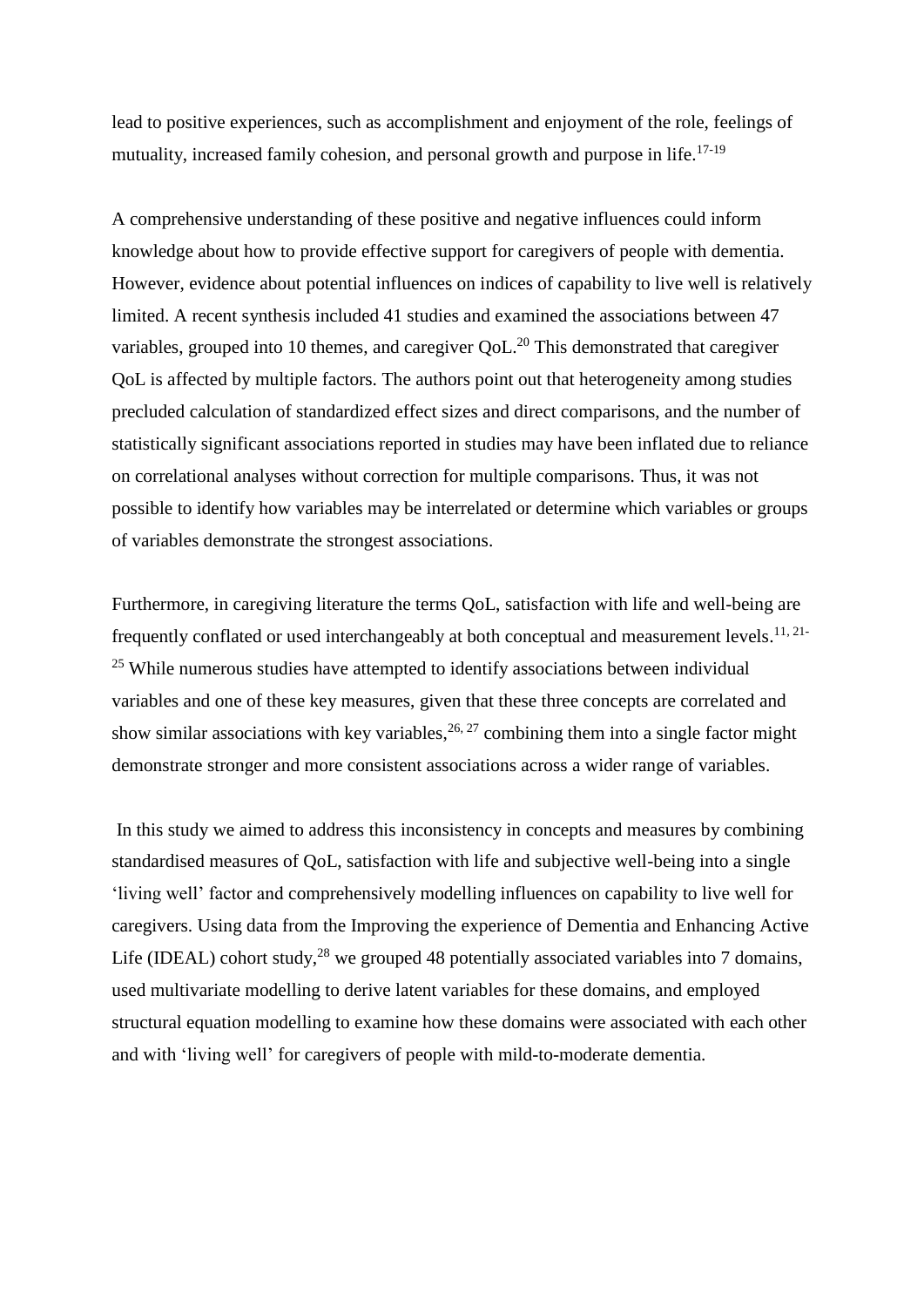## **Research Design and Methods**

# Design

IDEAL is a longitudinal cohort study of people living with dementia and their caregivers throughout Great Britain (England, Scotland and Wales). Trained interviewers visit participants' homes and conduct face-to-face interviews. An involvement group of people living with dementia and caregivers, the Action on Living Well: Asking You (ALWAYs) group, advises on the design and conduct of the study and contributes to interpreting the results. This analysis is based on cross-sectional data from the first wave of data collection and uses version 2.0 of the dataset. IDEAL was approved by the Wales Research Ethics Committee 5 (reference 13/WA/0405), and the Ethics Committee of the School of Psychology, Bangor University (reference 2014 – 11684). IDEAL is registered with the UK Clinical Research Network (UKCRN), number 16593.

## Participants

The participants in this study are the caregivers of people living with dementia recruited into the IDEAL cohort. People with dementia living in the community were recruited through memory clinics and other specialist services in 29 National Health Service sites, and through the online Join Dementia Research portal, between July 2014 and August 2016. Inclusion criteria were a clinical diagnosis of dementia and a Mini-Mental State Examination<sup>[29](#page-15-3)</sup> score of 15 or over, and ability to provide informed consent. Exclusion criteria were other terminal illness and any significant risk to interviewers conducting home visits. In total 1547 people with dementia agreed to participate. When a person with dementia joined the study, a caregiver was invited to take part as well. 'Caregiver' was defined as the main family member or friend providing unpaid care and support to the person with dementia. There were no specific inclusion or exclusion criteria for caregivers. In total 1283 caregivers agreed to participate; of these 1045 (67.6%) lived with the participating person with dementia.

# Outcome measures

The outcomes explored in this analysis were caregivers' subjective perceptions of QoL, satisfaction with life and well-being, combined into a single latent factor of 'living well'. QoL was assessed with the World Health Organization QoL-BREF (WHOQOL-BREF).<sup>[30](#page-15-4)</sup> The 26 items cover four domains, physical health, psychological, social relationships and environment, plus two general questions, and are rated on a 1-5 scale. The mean score for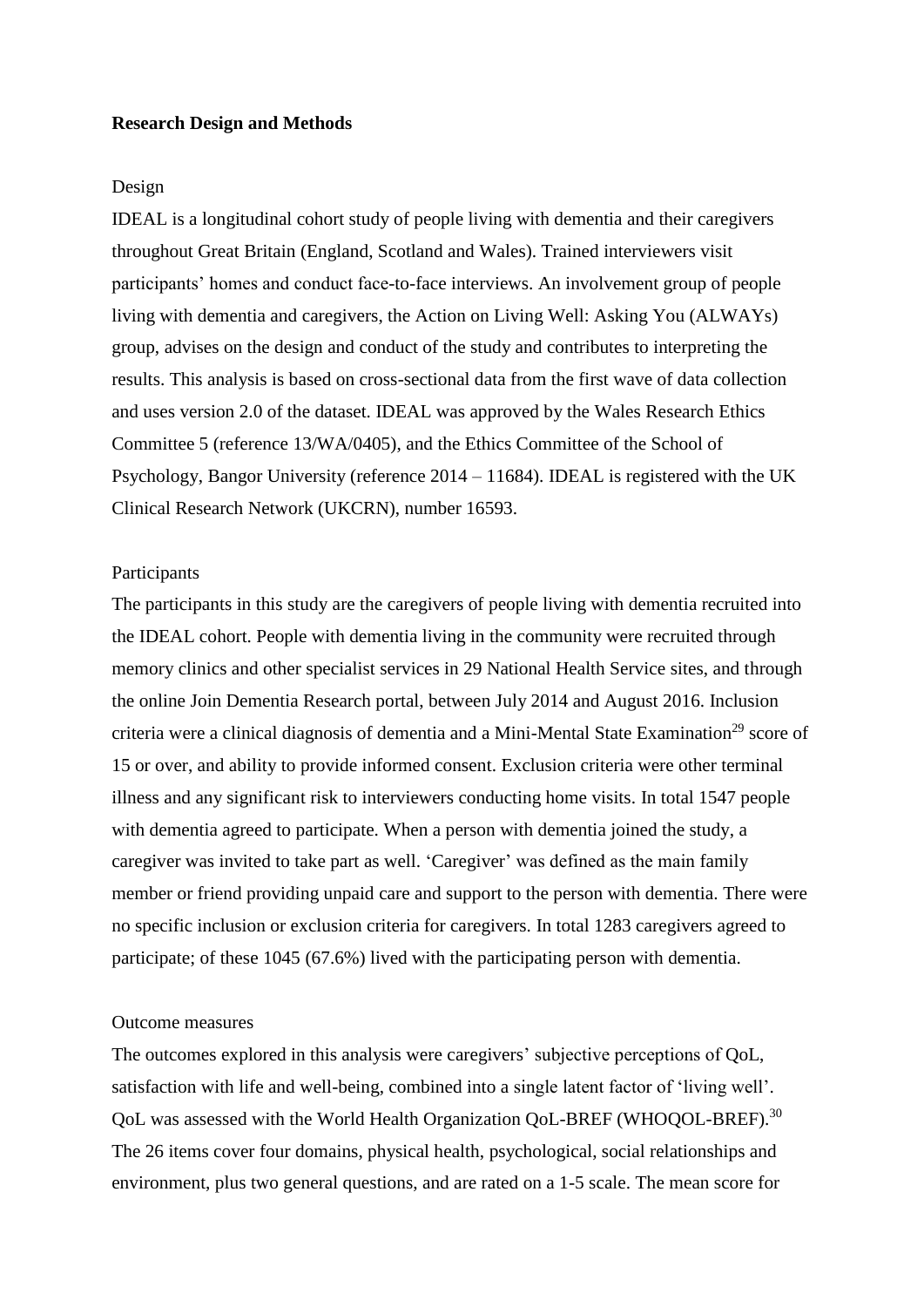items within each domain is used to calculate the domain score. The domain score is then multiplied by 4 to give a score out of 100. For the purposes of the present analysis, to derive a single QoL score, the four domains and two general questions were included in a factor analysis model and a predicted factor score was derived for those with complete information. Satisfaction with life was assessed with the Satisfaction with Life Scale (SwLS).<sup>[31](#page-15-5)</sup> The five items are rated on a 1-7 scale and responses are added to give a total score out of 35. Higher scores indicate greater life satisfaction. Well-being was assessed with the World Health Organization-Five Well-Being Index (WHO-5).<sup>[32](#page-15-6)</sup> The five items are rated on a 0-5 scale and responses are added to give a total score out of 25, which is multiplied by 4 to give a score out of 100. Higher scores indicate greater well-being.

# Measures of potential predictor variables

The 7 life domains addressed in the IDEAL study caregiver interview covered 48 possible predictor variables which were considered for inclusion in the structural equation model. The 7 domains were as follows:

- Capitals, assets and resources this reflected social resources, social networks, and participation in social and cultural activities.
- Social location this reflected socio-economic status and perceived social standing.
- Psychological characteristics and psychological health this reflected psychological traits and dispositions, including personality characteristics, optimism, self-esteem and self-efficacy, as well as loneliness and depression.
- Physical fitness and physical health this reflected physical activity, lifestyle and health conditions.
- Managing everyday life with dementia this included perceived severity of and distress at symptoms, and involvement of the person with dementia in decision making.
- Relationship with the person with dementia this included assessments of current and past relationship quality.
- Experiencing caregiving this reflected both positive and challenging aspects of caregiving, such as competence, coping, stress and social restriction.

Supplementary Table 1 summarises the variables considered under each domain, and how these were measured.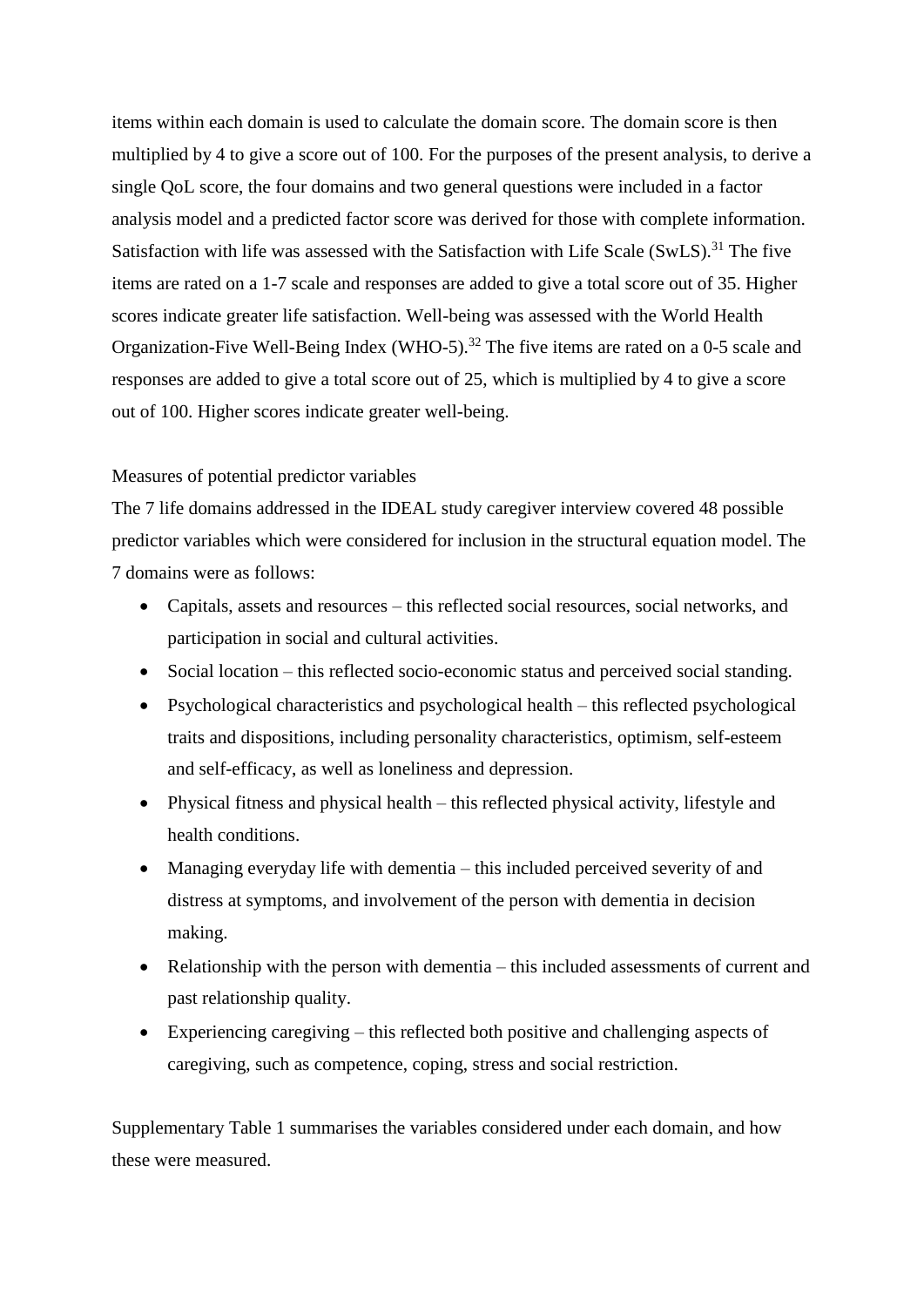### Statistical methods

Within each of the 7 life domains, univariable multivariate modelling was used to select variables for inclusion in the structural equation model. The relationship of each variable with the three outcome measures was first examined individually, and statistical significance and clinical relevance were considered. Statistical significance was investigated with the Wald test. The effect size for a given variable was considered to be meaningful if unstandardized regression coefficients were >1.5 for SwLS<sup>[33](#page-15-7)</sup> and >5 for WHO-5;<sup>[34](#page-15-8)</sup> there was no applicable cut-off for the WHOQOL-BREF factor score. Variables from each domain that were influential in multivariate modelling were included in the latent factor for that domain within the structural equation model (SEM).

The SEM estimated a latent factor for each domain and structural associations between different latent factors and living well in caregivers, adjusting for age, sex, caregiver relationship with the person with dementia, and dementia subtype. The percentage of missing data ranged from 7% to 20% across all domains. Multiple imputation was conducted to account for missing data including all variables in the modelling. Ten imputed datasets were generated and combined using Rubin's rule. The model was parameterised to reflect positive associations indicating enhanced living well outcomes. A coefficient estimate was assumed to be significant if its 95% confidence interval did not include 0. See the supplementary information for further details.

# **Results**

## Participant characteristics

Characteristics of the caregivers are summarised in Tables 1 and 2. Table 3 also provides mean scores on the QoL-AD, SwLS and WHO-5. Men tended to report higher scores than women on all three of these measures. Spouses and partners had lower well-being and QoL than other family members or friends, but similar levels of satisfaction with life. Satisfaction with life appeared to increase with age but this pattern was not seen in QoL or well-being. Caregivers of people with Parkinsonian dementias had lower scores on all three measures than caregivers of people from other diagnostic groups.

(((Tables 1 and 2 near here)))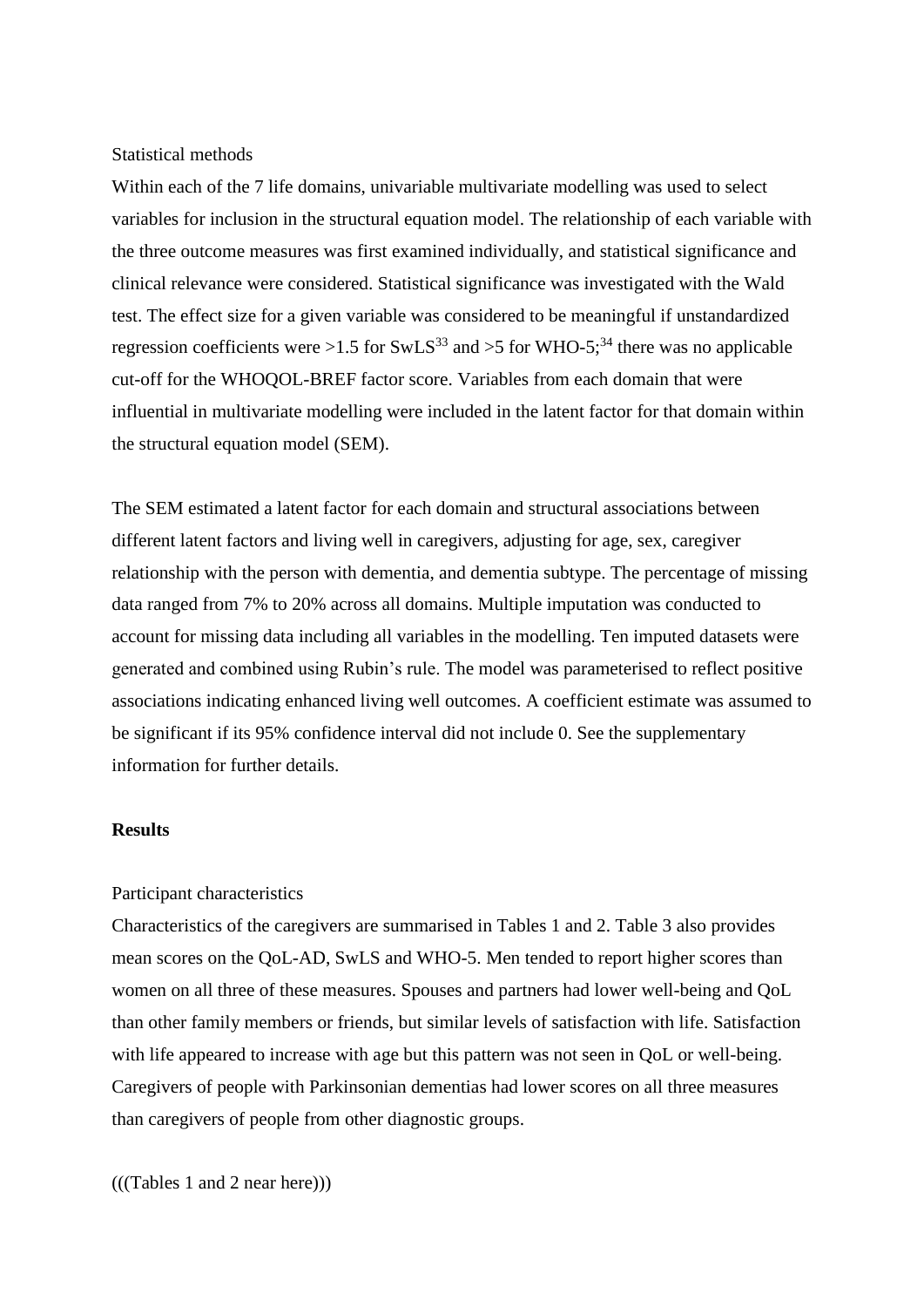### Variables included in the analysis

The variables retained for inclusion in each domain through univariable multivariate modelling are summarised in Table 3. Full details of the stages of modelling are provided in the supplementary information.

(((Table 3 near here)))

## Relationships among the latent variables

In the final model, following multiple imputation analysis and with adjustment, Psychological characteristics and psychological health was most strongly related to living well (2.53; 95% CI 2.08, 2.97), followed by Physical fitness and physical health (1.48, 95% CI 1.04, 1.91) and Experiencing caregiving (1.34; 95% CI 0.99, 1.70). Capitals, assets and resources (0.68, 95% CI 0.35, 1.00) and Relationship (-0.22, 95% CI -0.41, -0.03) had smaller but still significant associations. Social location (0.28, 95% CI -0.33, 0.89) and Managing everyday life with dementia (0.06, 95% CI -0.15, 0.28) were not significantly associated with living well. A visual representation of the model is presented in Figure 1.

# **Discussion**

We have presented a comprehensive model of factors associated with 'living well' for a large sample of 1283 caregivers of people with mild-to-moderate dementia, drawn from socially and environmentally diverse areas of Great Britain. This analysis uniquely combined 48 individual predictor variables to derive 7 latent factors reflecting key domains of the caregiving experience, and three outcome variables to derive a single 'living well' factor, in order to create a model demonstrating the significant associations with 'living well' and the relative strength of these associations. The model indicates that caregivers' psychological characteristics and psychological health are most strongly associated with subjective perceptions of 'living well', while their physical fitness and physical health, and their experience of caregiving, also demonstrate important associations. Social resources play a more limited but still important role. Social class and perceived social status are not associated with whether or not the caregiver is 'living well'. Current relationship with the person with dementia, again, plays a limited through still important role, while dementia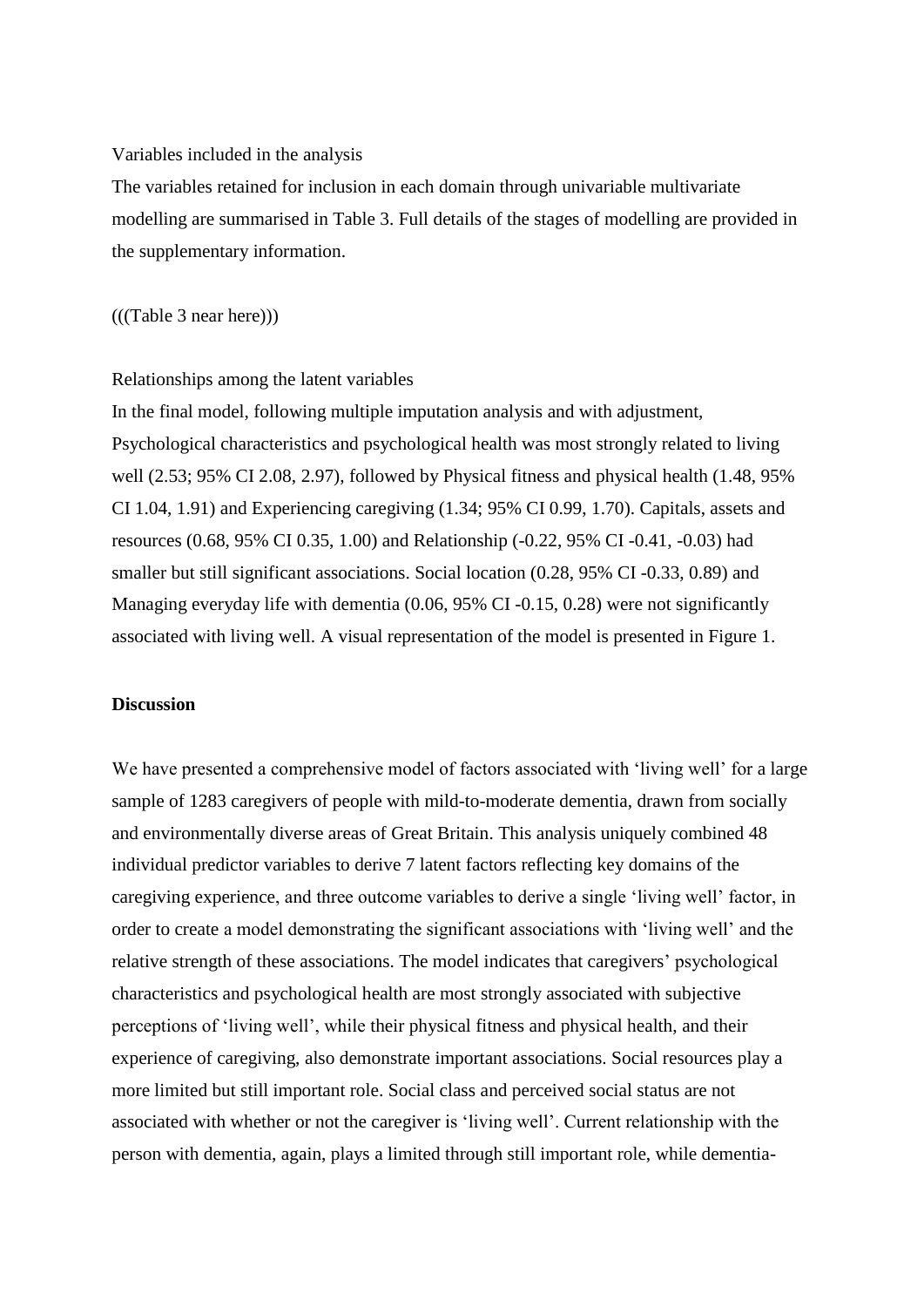related problems reflected in perceptions of neuropsychiatric symptoms are not associated with 'living well'. These findings provide a more integrated understanding of influences on outcomes for caregivers than hitherto available.

Previous research demonstrates that good mental and physical health are consistently associated with caregiver QoL.<sup>[20](#page-14-4)</sup> These factors are recognised in the stress process model,<sup>[9](#page-13-8)</sup> where depression, anxiety and poor physical health are seen as resulting from a combination of objective and subjective stressors and strains. Several studies indicate an association between depression and poorer outcomes for caregivers.<sup>[13,](#page-13-12) [35-37](#page-15-9)</sup> While there has been a considerable focus on depression in previous research, the impact of psychological characteristics has received much less attention. Our modelling incorporated a range of psychological characteristics alongside depression, and the final model included the personality trait of neuroticism, optimism, self-esteem and the subjective sense of loneliness. Recent work has indicated the relevance of personality traits,<sup>[14](#page-14-0)</sup> while hope has been identified as related to better QoL, $37$  and optimism has been associated with greater life satisfaction.<sup>[15](#page-14-1)</sup> Our study builds on this by grouping several psychological factors together and including these alongside other non-psychological predictors. This provides a stronger foundation for emphasising the importance of psychological characteristics and psychological health among carers of people with dementia.

Alongside these personal characteristics, we focused on the social capitals, assets and resources that were available to the caregivers in our sample. The final model included frequency of social contact, availability of resources within the caregiver's social network that could be called upon to address particular needs, and civic participation. Caregivers' perceptions of social support have been identified previously as important for QoL, satisfaction with life and well-being.<sup>[11,](#page-13-10) [38,](#page-16-0) [39](#page-16-1)</sup> A recent review found no clear association with  $QoL<sub>1</sub><sup>20</sup>$  $QoL<sub>1</sub><sup>20</sup>$  $QoL<sub>1</sub><sup>20</sup>$  but this was based on data from only two studies. Our more comprehensive examination of the role of social capitals, assets and resources, in the form of social support and civic participation, reinforces the finding that social support plays an important role in enabling carers to live well.

As regards the caregivers' experience of caregiving, our model included stress, social restriction and role captivity. Caregivers' perceptions of the experience of caregiving are likely to be underpinned by both general psychological characteristics and health and the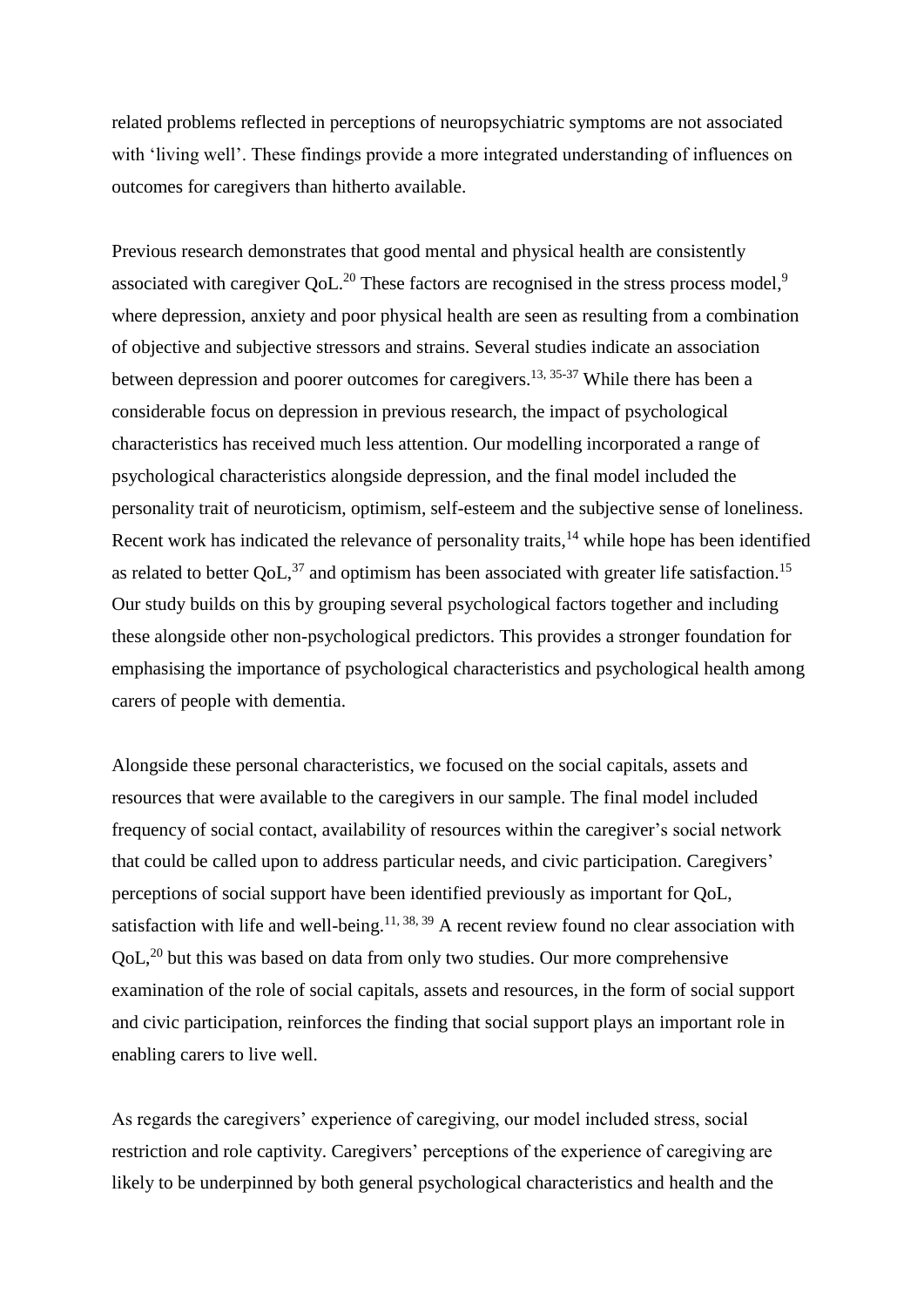availability of support and resources. Previous reviews have indicated that stress is related to poorer QoL.<sup>[20,](#page-14-4) [37](#page-15-10)</sup> The caregiver's perception of the quality of the relationship with the person with dementia was also important in our model. One study<sup>[40](#page-16-2)</sup> found that closeness in the relationship was associated with better caregiver well-being, but also noted that subsequent decline in closeness over time has a detrimental effect.

Two of the seven domains covered in our modelling did not show significant associations with living well. One of these, Managing everyday life with dementia, reflected perceived severity of and distress at neuropsychiatric symptoms. Farina<sup>[20](#page-14-4)</sup> found that the relationship between presence of behavioural and psychological symptoms in the person with dementia and caregiver QoL was unclear, with only about half of the included studies finding an association. The IDEAL cohort included participants who, at baseline, had mild-to-moderate dementia and were living in the community; hence, levels of neuropsychiatric symptoms may have been relatively low, precluding the possibility of finding an association between perceptions of these and outcomes for caregivers, should such an association exist. The other, Social location, considered demographic characteristics of the caregiver and our modelling included an objective assessment of socio-economic status as well as the caregiver's own perceptions of status in relation to others, and in the community and wider society. The final model included only the caregiver's perceptions and found no association with living well. Similarly, Farina<sup>[20](#page-14-4)</sup> found no strong evidence regarding associations between demographic characteristics of the caregiver and caregiver QoL.

There are a number of limitations to this study that must be acknowledged. The analysis is based on cross-sectional data and causal direction cannot be inferred. Selection of variables was necessary in developing the model, and while the variables remaining were those with clear domain-specific relationships, some small effects may have been omitted in the final modelling stage. The participating caregivers were providing care to people with mild-tomoderate dementia living in the community, and associations may be different for caregivers of people who have more advanced dementia or who are receiving institutional care. The analysis included all participating caregivers and adjusted for the relationship to the person with dementia. However, the majority of caregivers were spouses or partners, and their experiences may differ from those of adult children or other family members or friends providing care. We were unable to consider cultural and ethnic differences as the sample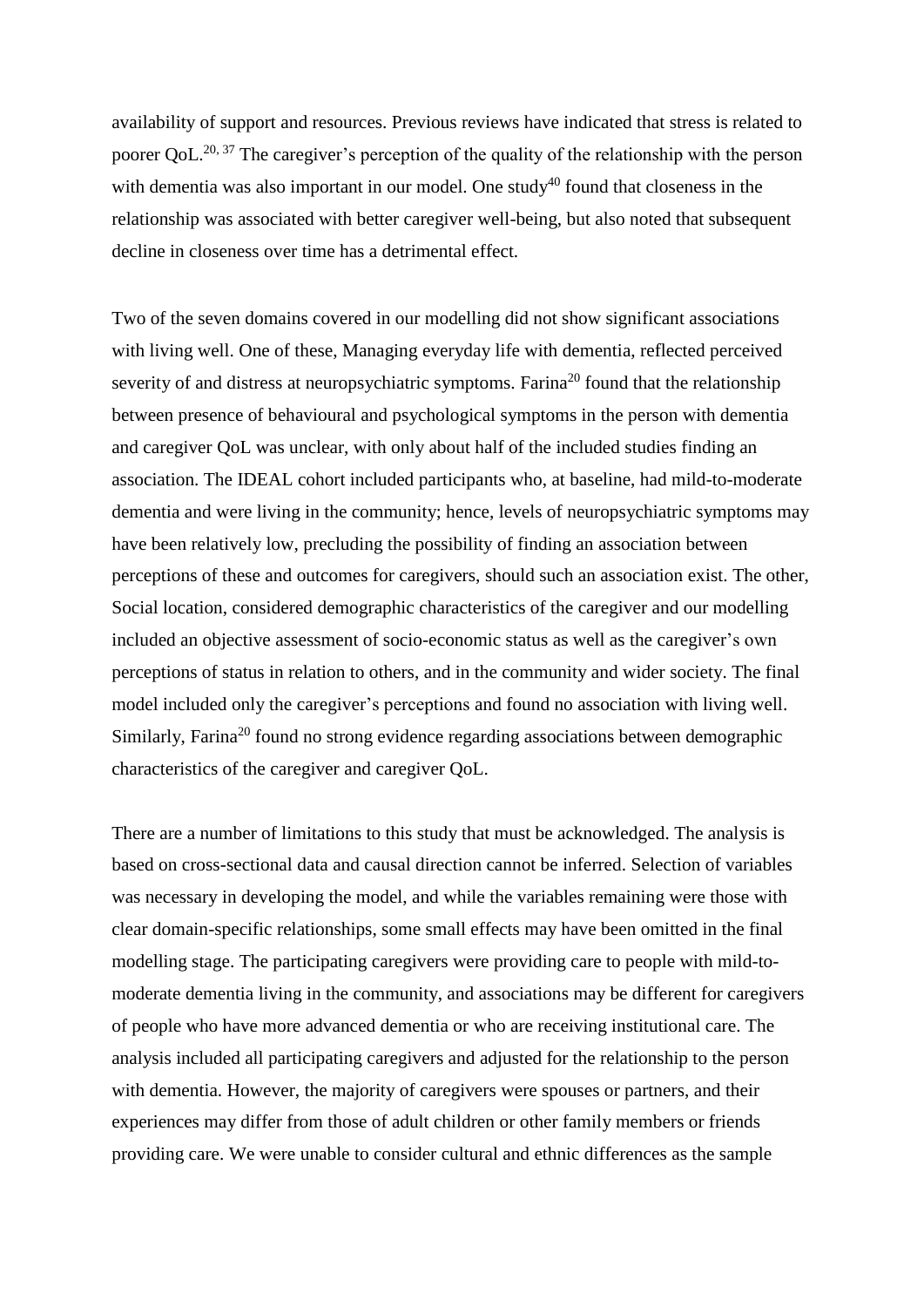consisted almost entirely of white British individuals. Caregivers from black and minority ethnic groups may be less likely to access health services and related support<sup>[16](#page-14-2)</sup> and hence are important to consider. [41](#page-16-3) Future research might test this or similar models with different groups of caregivers. It would also be valuable to examine whether associations persist when examined longitudinally. Changes might be expected, for example, where social support<sup>[39](#page-16-1)</sup> or closeness in the relationship $40$  decline, neuropsychiatric symptoms increase in number and severity, or the person with dementia moves into institutional care.<sup>[5](#page-13-4)</sup> Further waves of followup in IDEAL will provide this longitudinal perspective.

The model presented here indicates key predictors of caregivers' capability to live well, comprising evaluations of QoL, satisfaction with life and well-being. This builds on previous research to provide a template for conceptualising the elements that should be included when considering how best to support caregivers of people with mild-to-moderate dementia living in the community. Optimising mental and physical health is vital. Beyond this, understanding the profile of psychological characteristics and how this influences each caregiver's experience would make it possible to target support more precisely to those caregivers who would most benefit from it. This would include encouraging the development of effective coping strategies. Similarly, understanding the nature of each caregiver's social networks and resources and how these change over time<sup>[39](#page-16-1)</sup> would highlight ways in which information and support could be augmented in order to meet important needs for connection with others $42$ and alleviate negative impacts of caregiving.

In conclusion, these findings present new evidence about the relative impact of different aspects of the experience of caregivers of community-dwelling individuals with mild-tomoderate dementia on caregivers' QoL, satisfaction with life and well-being, incorporating a wider range of potential predictor variables than previously considered. The findings demonstrate the importance of supporting caregivers' psychological and physical health and their ability to develop and maintain positive coping strategies, as well as enabling caregivers to maintain vital social capitals, assets and resources. Greater understanding of the contribution of these domains of experience to caregivers' capability to live well will help to inform policy discussions and decisions about health and social care provision, so as to enhance the support available to caregivers of people with dementia.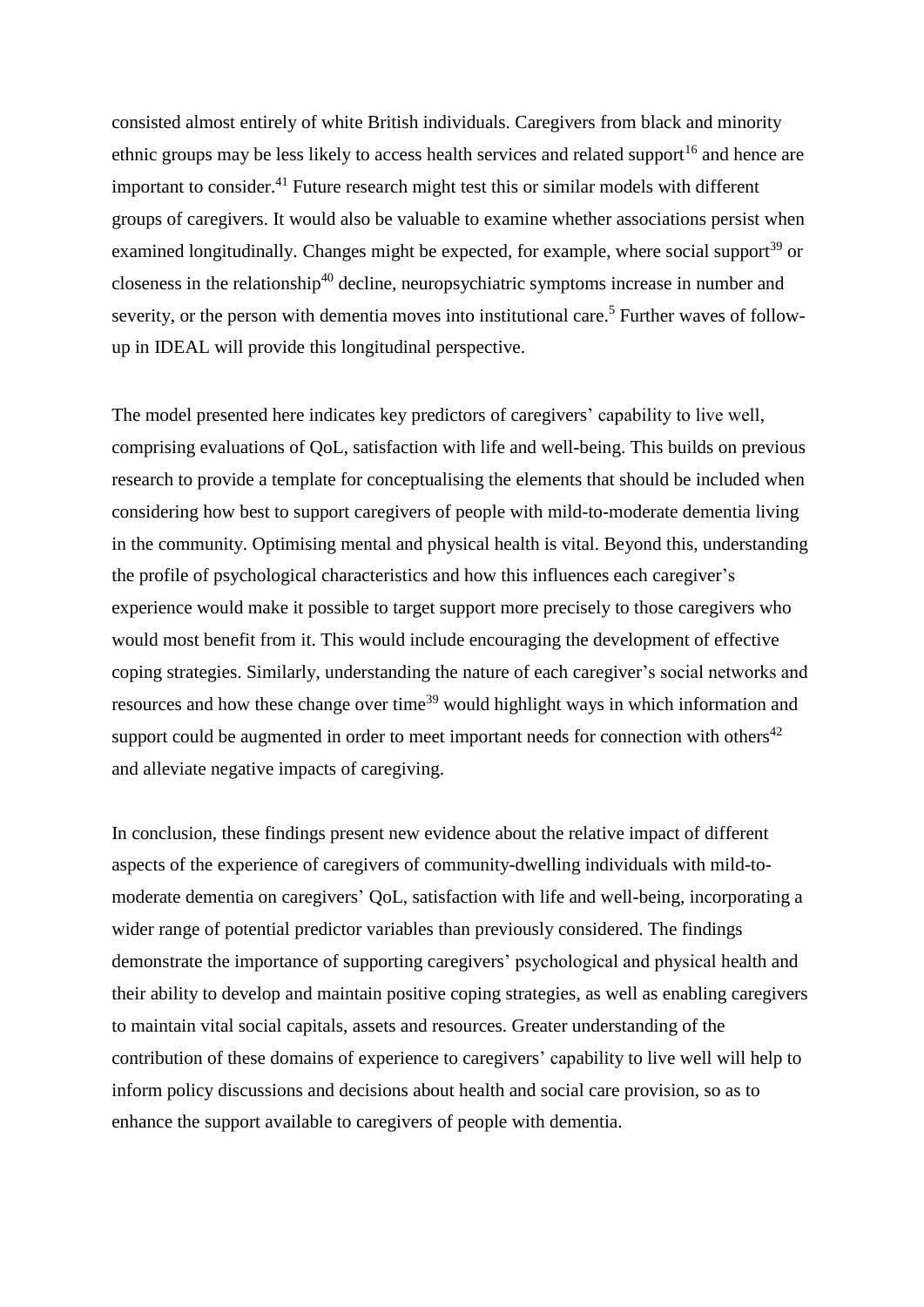# **Acknowledgements**

We are grateful to the three UK research networks, the NIHR Clinical Research Network in England, the Scottish Dementia Network (SDN) and Health and Care Research Wales, for supporting the study. We thank the local principal investigators and staff at our NHS sites, the IDEAL study participants and their families, the members of the ALWAYs group, including members of the Alzheimer's Society Research Network, and Dr Nori Graham and members of the Project Advisory Group. We are grateful to Nada Savitch for setting up and early facilitation of the ALWAYs group.

# **Conflicts of interest**

The authors report no conflicts of interest

# **Authorship Contribution**

Authors Clare, Quinn, Jones, Victor, Nelis, Martyr, Pickett, Hindle, Jones, Knapp, Kopelman, Morris, Rusted and Thom were involved in the original conception and design of the project, and secured funding. Authors Wu, Matthews, and Clare are responsible for the data analysis and interpretation. The lead author Clare was responsible for drafting the article. All authors have contributed to the critical revision of the article, and provided final approval of the version to be published.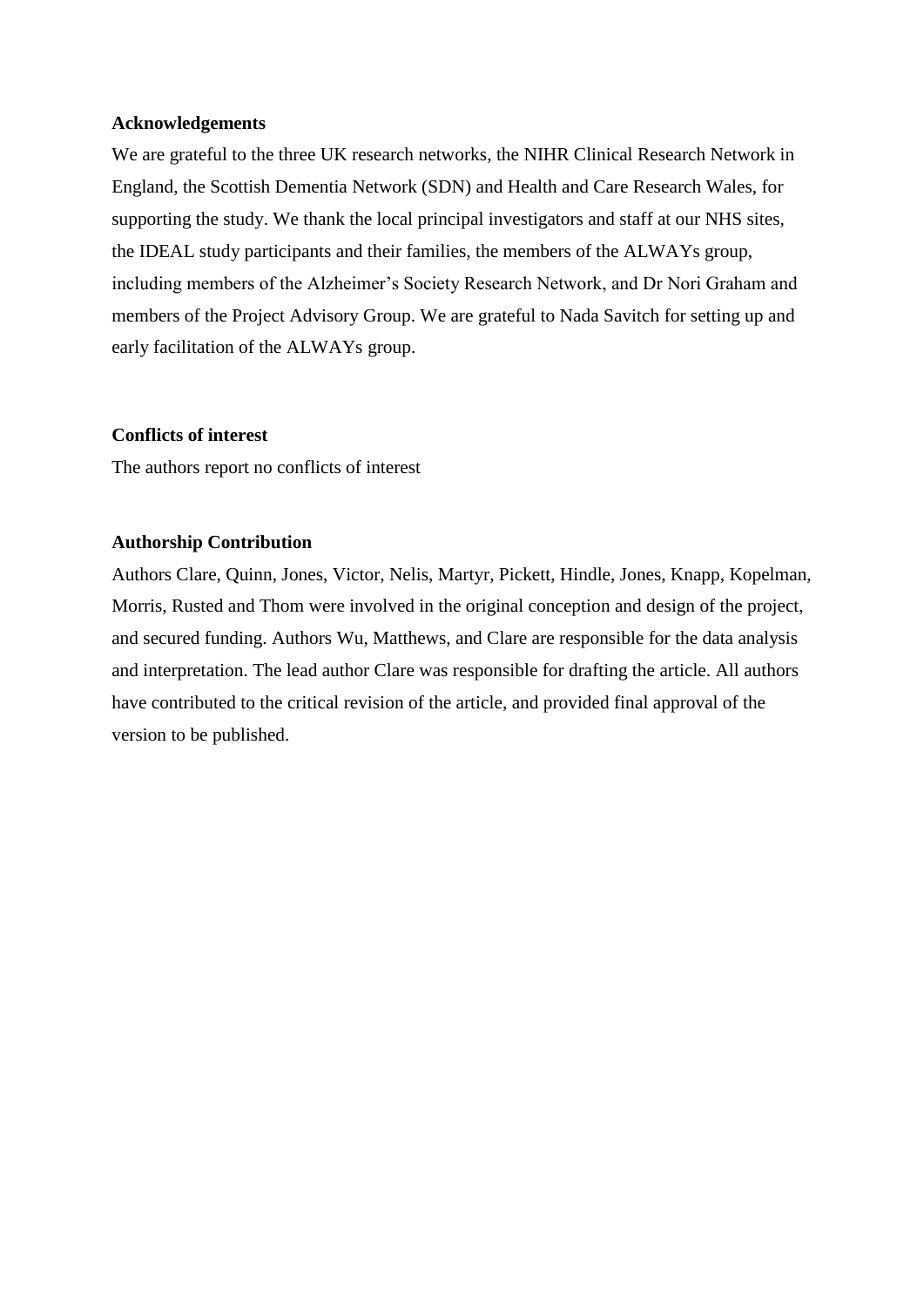#### **References**

- <span id="page-13-0"></span>1. Prince MJ, Knapp M, Guerchet M, et al. *Dementia UK: Second Edition – Overview*. London: Alzheimer's Society; 2014.
- <span id="page-13-1"></span>2. Prince MJ, Prina M, Guerchet M. *World Alzheimer Report 2013: Journey of Caring: An Analysis of Long-Term Care for Dementia*. London: Alzheimer's Disease International; 2013.
- <span id="page-13-2"></span>3. Garzón-Maldonado FJ, Gutiérrez-Bedmar M, García-Casares N, et al. Health-related quality of life in caregivers of patients with Alzheimer disease. *Neurología (English Edition)*. 2017;32:508-515.
- <span id="page-13-3"></span>4. Koyama A, Matsushita M, Hashimoto M, et al. Mental health among younger and older caregivers of dementia patients. *Psychogeriatrics*. 2017;17:108-114.
- <span id="page-13-4"></span>5. Ask H, Langballe EM, Holmen J, et al. Mental health and wellbeing in spouses of persons with dementia: the Nord-Trondelag Health Study. *BMC Publ Health*. 2014;14:413.
- <span id="page-13-5"></span>6. Pinquart M, Sorensen S. Differences between caregivers and noncaregivers in psychological health and physical health: a meta-analysis. *Psychol Aging*. 2003;18:250-267.
- <span id="page-13-6"></span>7. Institute Of Medicine. *Living Well with Chronic Illness: A Call for Public Health Action*. Washington: National Academies Press; 2012.
- <span id="page-13-7"></span>8. Merrilees J. The impact of dementia on family caregivers: what is research teaching us? *Curr Neurol Neurosci Rep*. 2016;16:88.
- <span id="page-13-8"></span>9. Pearlin LI, Mullan JT, Semple SJ, et al. Caregiving and the stress process: an overview of concepts and their measures. *Gerontologist*. 1990;30:583-594.
- <span id="page-13-9"></span>10. Zarit SH, Reever KE, Bach-Peterson J. Relatives of the impaired elderly: correlates of feelings of burden. *Gerontologist*. 1980;20:649-655.
- <span id="page-13-10"></span>11. Chappell NL, Reid RC. Burden and well-being among caregivers: examining the distinction. *Gerontologist*. 2002;42:772-780.
- <span id="page-13-11"></span>12. George LK, Gwyther LP. Caregiver well-being: a multidimensional examination of family caregivers of demented adults. *Gerontologist*. 1986;26:253-259.
- <span id="page-13-12"></span>13. Au A, Shardlow SM, Teng YUE, et al. Coping strategies and social support-seeking behaviour among Chinese caring for older people with dementia. *Ageing Soc*. 2013;33:1422-1441.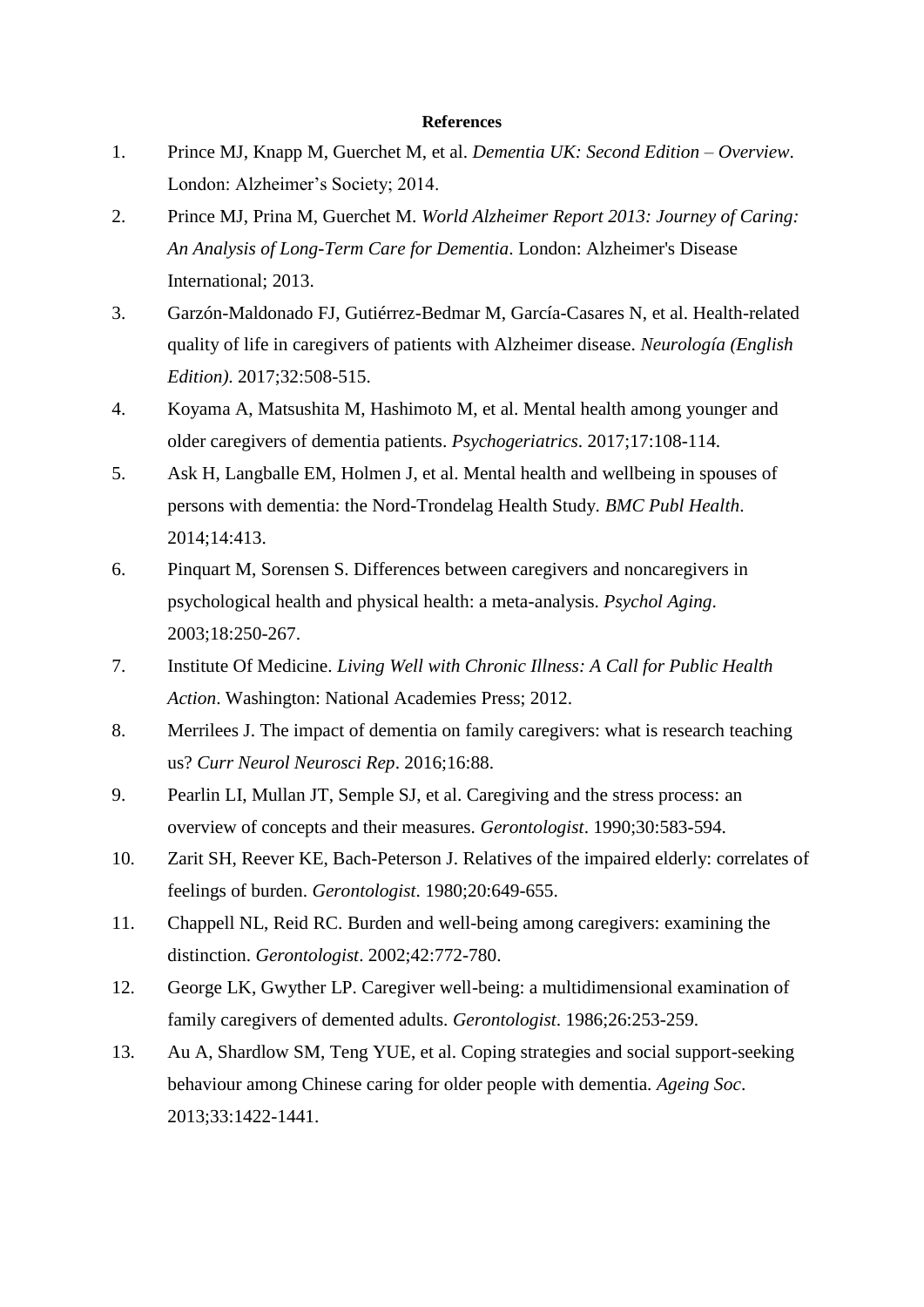- <span id="page-14-0"></span>14. Kim SK, Park M, Lee Y, et al. Influence of personality on depression, burden, and health-related quality of life in family caregivers of persons with dementia. *Int Psychogeriatr*. 2017;29:227-237.
- <span id="page-14-1"></span>15. Sutter M, Perrin PB, Peralta SV, et al. Beyond strain: personal strengths and mental health of Mexican and Argentinean dementia caregivers. *J Transcult Nurs*. 2016;27:376-384.
- <span id="page-14-2"></span>16. Brodaty H, Donkin M. Family caregivers of people with dementia. *Dialogues Clin Neurosci*. 2009;11:217-228.
- <span id="page-14-3"></span>17. Crellin NE, Orrell M, McDermott O, et al. Self-efficacy and health-related quality of life in family carers of people with dementia: a systematic review. *Aging Ment Health*. 2014;18:954-969.
- 18. Pinquart M, Sorensen S. Associations of caregiver stressors and uplifts with subjective well-being and depressive mood: a meta-analytic comparison. *Aging Ment Health*. 2004;8:438-449.
- 19. Yu DSF, Cheng ST, Wang J. Unravelling positive aspects of caregiving in dementia: An integrative review of research literature. *Int J Nurs Stud*. 2018;79:1-26.
- <span id="page-14-4"></span>20. Farina N, Page TE, Daley S, et al. Factors associated with the quality of life of family carers of people with dementia: A systematic review. *Alzheimers Dement*. 2017;13:572-581.
- <span id="page-14-5"></span>21. McConaghy R, Caltabiano ML. Caring for a person with dementia: exploring relationships between perceived burden, depression, coping and well-being. *Nurs Health Sci*. 2005;7:81-91.
- 22. Perren S, Schmid R, Herrmann S, et al. The impact of attachment on dementia-related problem behavior and spousal caregivers' well-being. *Am J Bioeth*. 2007;9:163-178.
- 23. Arango Lasprilla JC, Moreno A, Rogers H, et al. The effect of dementia patient's physical, cognitive, and emotional/ behavioral problems on caregiver well-being: findings from a Spanish-speaking sample from Colombia, South America. *Am J Alzheimers Dis Other Demen*. 2009;24:384-395.
- 24. De Oliveira DC, Hlebec V. Predictors of satisfaction with life in family carers: evidence from the third European quality of life survey. *Teorija in Praksa*. 2016;53:503-523.
- 25. Hazzan AA, Ploeg J, Shannon H, et al. Caregiver perceptions regarding the measurement of level and quality of care in Alzheimer's disease. *BMC Nurs*. 2015;14:54.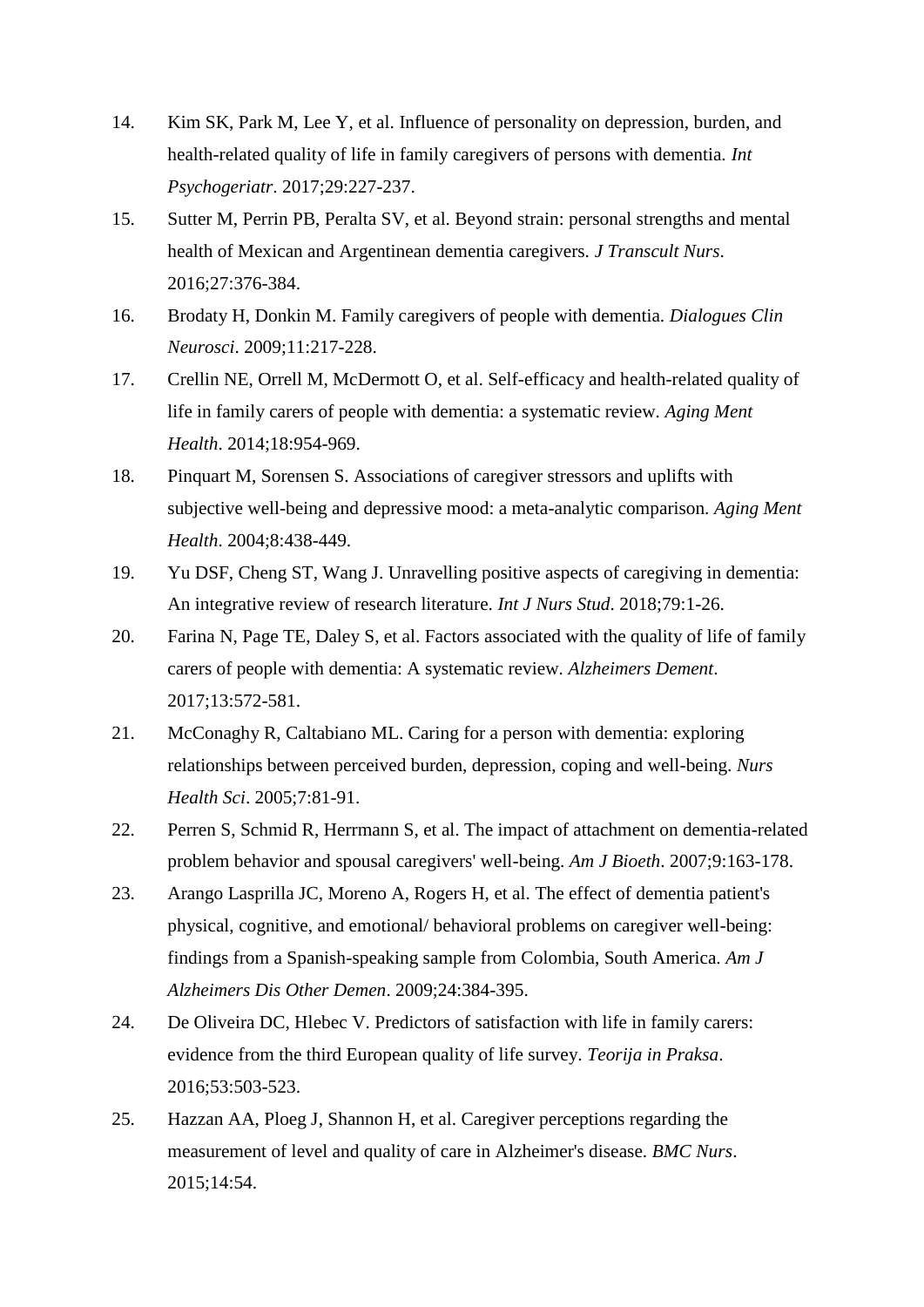- <span id="page-15-0"></span>26. Pinquart M, Sorensen S. Influences of socioeconomic status, social network, and competence on subjective well-being in later life: a meta-analysis. *Psychol Aging*. 2000;15:187-224.
- <span id="page-15-1"></span>27. Pinquart M, Sorensen S. Gender differences in caregiver stressors, social resources, and health: an updated meta-analysis. *J Gerontol B Psychol Sci Soc Sci*. 2006;61:P33- 45.
- <span id="page-15-2"></span>28. Clare L, Nelis SM, Quinn C, et al. Improving the experience of dementia and enhancing active life - living well with dementia: study protocol for the IDEAL study. *Health Qual Life Outcomes*. 2014;12:164.
- <span id="page-15-3"></span>29. Folstein MF, Folstein SE, McHugh PR. "Mini-mental state". A practical method for grading the cognitive state of patients for the clinician. *J Psychiatr Res*. 1975;12:189- 198.
- <span id="page-15-4"></span>30. Skevington SM, Lotfy M, O'Connell KA, et al. The World Health Organization's WHOQOL-BREF quality of life assessment: psychometric properties and results of the international field trial. A report from the WHOQOL group. *Qual Life Res*. 2004;13:299-310.
- <span id="page-15-5"></span>31. Diener E, Emmons RA, Larsen RJ, et al. The Satisfaction With Life Scale. *J Pers Assess*. 1985;49:71-75.
- <span id="page-15-6"></span>32. Bech P. Measuring the dimension of psychological general well-being by the WHO-5. *Qual Life Newslett*. 2004;32:15-16.
- <span id="page-15-7"></span>33. Kobau R, Sniezek J, Zack Matthew M, et al. Well‐being assessment: an evaluation of well-being scales for public health and population estimates of well-being among US adults. *Appl Psychol Health Well-Being*. 2010;2:272-297.
- <span id="page-15-8"></span>34. Topp CW, Østergaard SD, Søndergaard S, et al. The WHO-5 Well-Being Index: a systematic review of the literature. *Psychother Psychosom*. 2015;84:167-176.
- <span id="page-15-9"></span>35. Bruvik FK, Ulstein ID, Ranhoff AH, et al. The quality of life of people with dementia and their family carers. *Dement Geriatr Cogn Disord*. 2012;34:7-14.
- 36. Papastavrou E, Andreou P, Middleton N, et al. Family burden, quality of life, depression and perceptions of social capital in dementia care. *27th International Conference of Alzheimer's Disease International*. 2012:91-95.
- <span id="page-15-10"></span>37. Schulz R, O'Brien AT, Bookwala J, et al. Psychiatric and physical morbidity effects of dementia caregiving: prevalence, correlates, and causes. *Gerontologist*. 1995;35:771-791.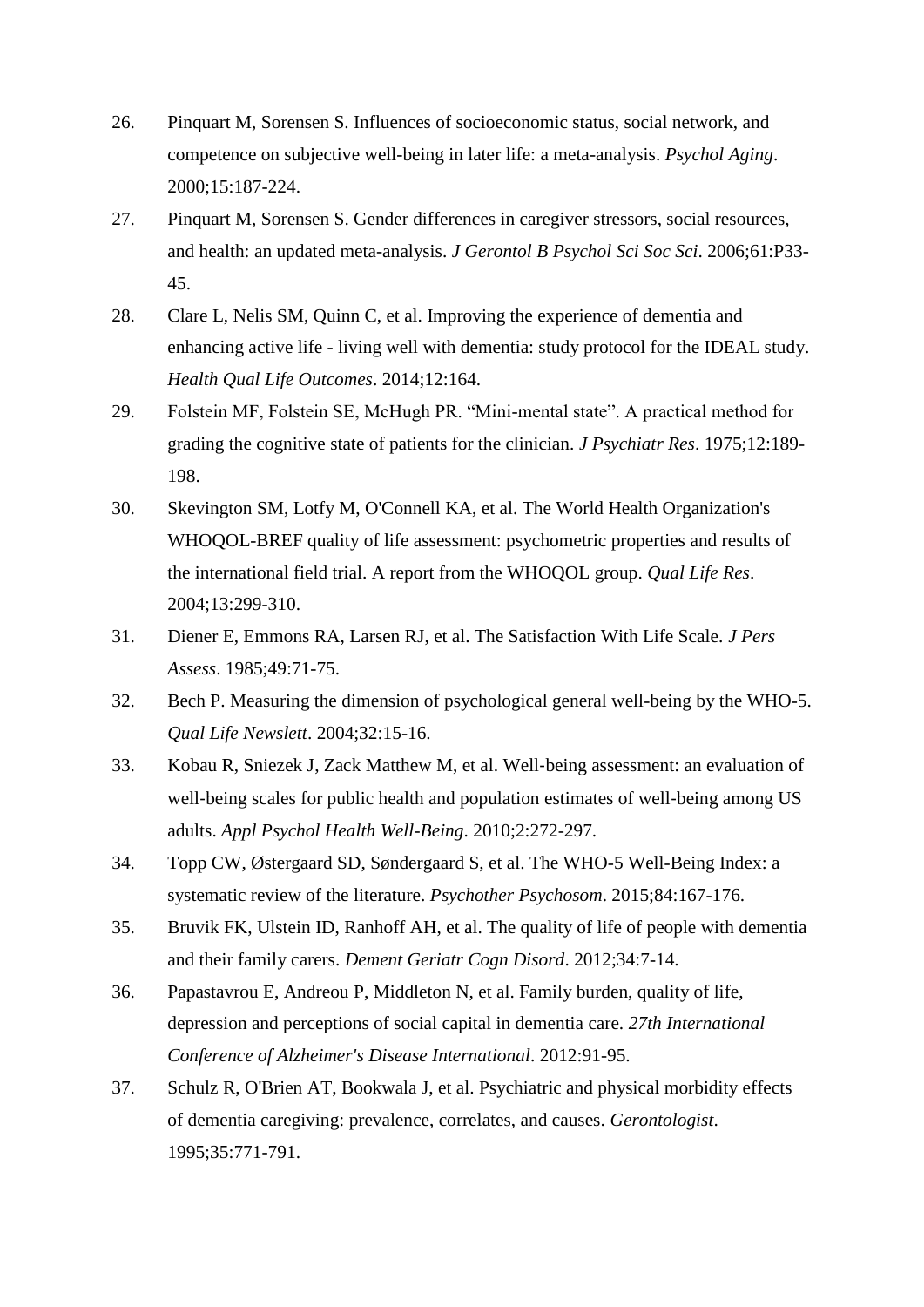- <span id="page-16-0"></span>38. Haley WE, Roth DL, Coleton MI, et al. Appraisal, coping, and social support as mediators of well-being in black and white family caregivers of patients with Alzheimer's disease. *J Consult Clin Psychol*. 1996;64:121-129.
- <span id="page-16-1"></span>39. Clay OJ, Roth DL, Wadley VG, et al. Changes in social support and their impact on psychosocial outcome over a 5-year period for African American and White dementia caregivers. *Int J Geriatr Psychiatry*. 2008;23:857-862.
- <span id="page-16-2"></span>40. Fauth E, Hess K, Piercy K, et al. Caregivers' relationship closeness with the person with dementia predicts both positive and negative outcomes for caregivers' physical health and psychological well-being. *Aging Ment Health*. 2012;16:699-711.
- <span id="page-16-3"></span>41. Dilworth-Anderson P, Williams IC, Gibson BE. Issues of race, ethnicity, and culture in caregiving research: a 20-year review (1980-2000). *Gerontologist*. 2002;42:237- 272.
- <span id="page-16-4"></span>42. Pini S, Ingleson E, Megson M, et al. A needs-led framework for understanding the impact of caring for a family member with dementia. *Gerontologist*. 2018;58:e68-e77.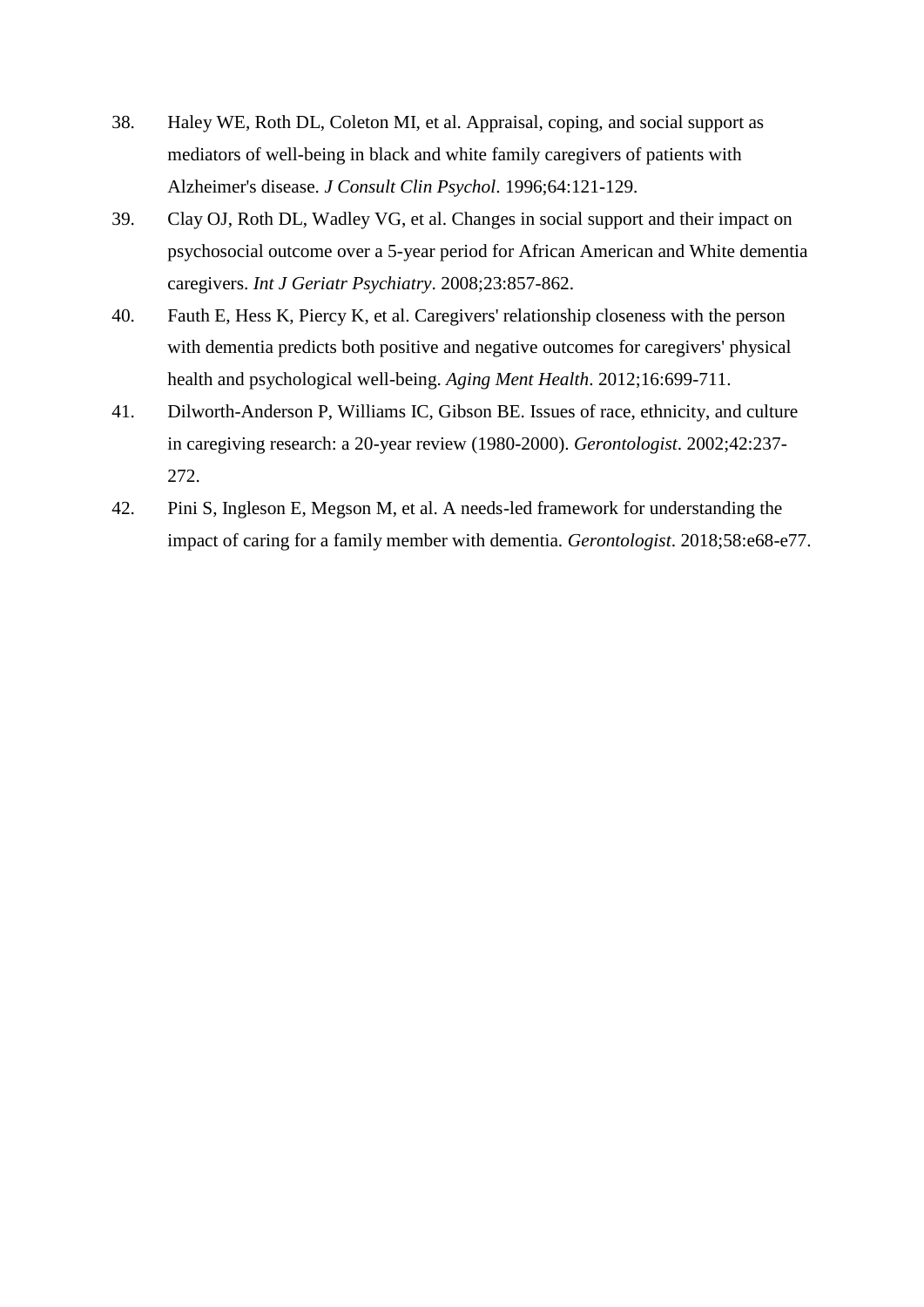|                               |                           | N(%)        |
|-------------------------------|---------------------------|-------------|
| Ethnicity ( $n = 1276$ )      | White British             | 1228 (96.2) |
|                               | Other                     | 48(3.8)     |
| First language ( $n = 1278$ ) | English                   | 1258 (98.4) |
|                               | Welsh                     | 7(0.6)      |
|                               | Other                     | 13(1.0)     |
| Religion ( $n = 1273$ )       | Christian                 | 978 (76.6)  |
|                               | Other religion            | 28(2.19)    |
|                               | No religion               | 267(20.9)   |
| Highest level of education    | No qualifications         | 265(21.5)   |
| $(n = 1232)$                  | School certificate age 16 | 274(22.2)   |
|                               | School certificate age 18 | 374 (30.4)  |
|                               | College-level             | 319 (25.9)  |
| Marital status ( $n = 1267$ ) | Married/cohabiting        | 1172(92.1)  |
|                               | Divorced/separated        | 44 $(4.5)$  |
|                               | Widowed                   | 14(1.1)     |
|                               | Single (never married)    | 37(2.9)     |
| Hours per day spent caring    | None                      | 82(6.6)     |
| $(n = 1235)$                  | $1 - 3$                   | 390 (31.5)  |
|                               | $4 - 5$                   | 104(8.4)    |
|                               | $6 - 10$                  | 99 (8.0)    |
|                               | $>10$ but not overnight   | 56 $(4.5)$  |
|                               | $>10$ including overnight | 415 (33.6)  |
|                               | Other                     | 89 (7.2)    |

Table 1. Characteristics of the caregivers  $(n = 1283)$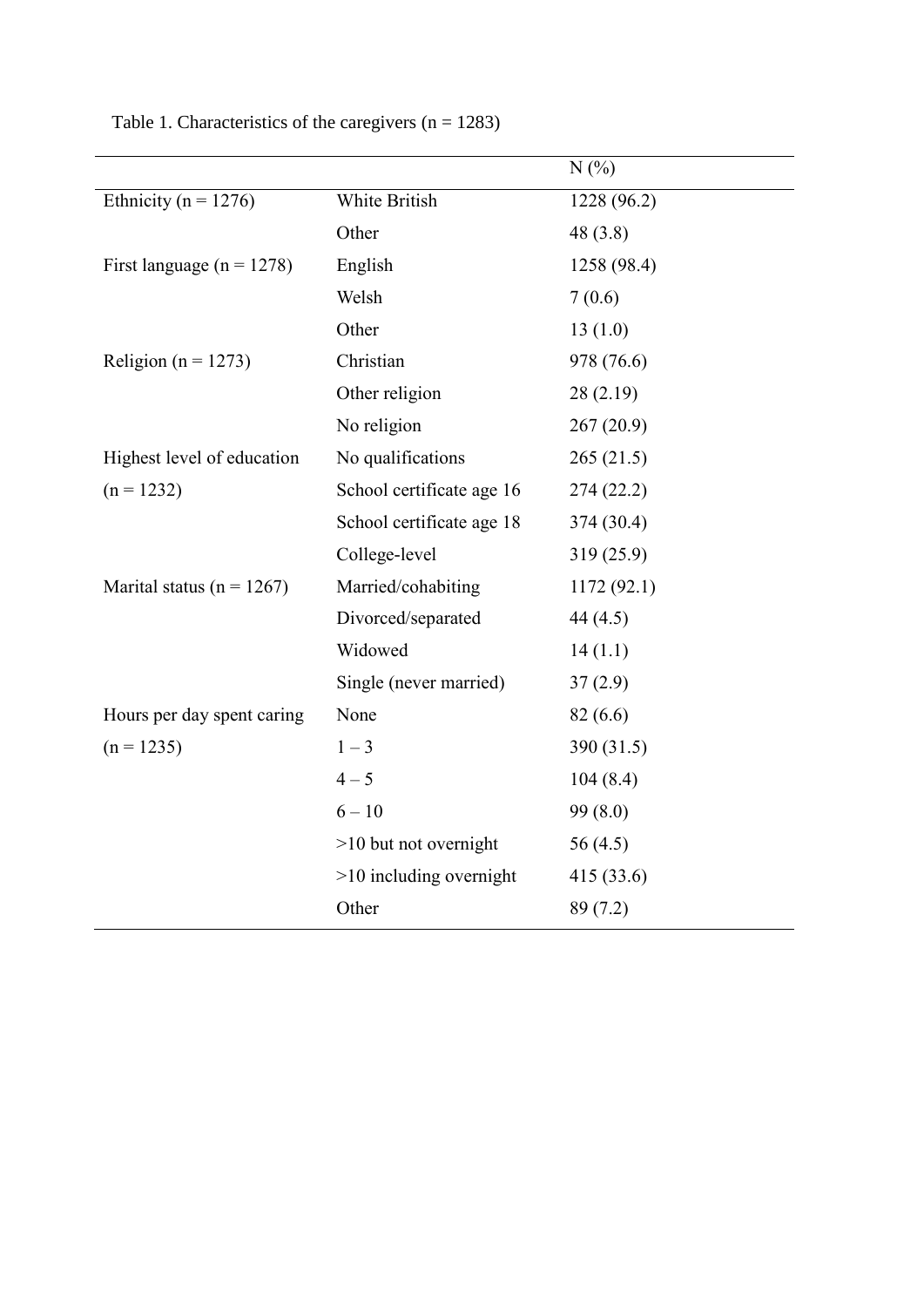|                                        | N(%)        | <b>SwLS</b> | WHO-5         | WHOQOL-BREF       |
|----------------------------------------|-------------|-------------|---------------|-------------------|
| Caregiver age                          |             |             |               |                   |
| <65                                    | 369(28.8)   | 22.7(6.8)   | 53.1 (19.3)   | $-0.15(2.40)$     |
| 65-69                                  | 208 (16.2)  | 23.5(6.9)   | 56.8 $(20.8)$ | 0.16(2.05)        |
| 70-74                                  | 267(20.8)   | 23.7(6.4)   | 56.2 $(20.9)$ | $-0.01(1.92)$     |
| 75-79                                  | 223 (17.4)  | 24.6(5.7)   | 55.6 $(18.1)$ | 0.16(1.77)        |
| $80+$                                  | 216 (16.8)  | 25.0(6.1)   | 56.0 (19.6)   | $-0.05(1.90)$     |
| Caregiver sex                          |             |             |               |                   |
| Men                                    | 402(31.3)   | 25.5(5.9)   | 61.7(19.0)    | 0.43(2.04)        |
| Women                                  | 881 (68.7)  | 23.0(6.6)   | 52.4(19.4)    | $-0.19(2.05)$     |
| Dementia subtype                       |             |             |               |                   |
| AD                                     | 715 (55.3)  | 24.1(6.4)   | 56.6(19.6)    | 0.10(2.03)        |
| VaD                                    | 142(11.1)   | 23.4(6.3)   | 53.0 $(19.3)$ | $-0.14(2.07)$     |
| Mixed AD/VaD                           | 263(20.5)   | 24.4(6.5)   | 55.2 (19.9)   | 0.05(2.14)        |
| <b>FTD</b>                             | 45 $(3.5)$  | 21.9(7.2)   | 53.2 $(21.8)$ | $-0.17(2.18)$     |
| <b>PDD</b>                             | (3.4)<br>43 | 21.5(5.6)   | 50.1 $(19.0)$ | $-0.40(1.82)$     |
| <b>DLB</b>                             | (3.4)<br>43 | 20.4(7.9)   | 47.7 (20.9)   | $-0.69(2.12)$     |
| Other                                  | 32(2.5)     | 23.2(6.4)   | 56.9(18.3)    | $-0.38(2.16)$     |
| Relationship with person with dementia |             |             |               |                   |
| Spouse/partner                         | 1039(81.0)  | 23.7(6.4)   | 54.8 (19.9)   | $-0.07(1.97)$     |
| Other                                  | 244 (19.0)  | 24.1(6.9)   | 57.1 (19.2)   | 0.32(2.40)        |
| Whole sample                           |             |             |               |                   |
| Total                                  | 1283 (100)  | 23.8(6.5)   | 55.3 (19.8)   | 0.0(2.1)          |
|                                        |             | Range 5 to  | Range 0 to    | Range -7.9 to 4.7 |
|                                        |             | 35          | 100           | $N=1233$          |
|                                        |             | $N = 1240$  | $N = 1247$    |                   |

Table 2. Means and standard deviations of scores on living well measures for the whole sample and by caregiver age, sex, relationship to person with dementia and dementia subtype

Note: abbreviations Alzheimer's disease (AD), vascular dementia (VaD), frontotemporal dementia (FTD), Parkinson's disease dementia (PDD), dementia with Lewy bodies (DLB), Satisfaction with Life Scale (SwLS), World Health Organization-Five Well-Being Index (WHO-5)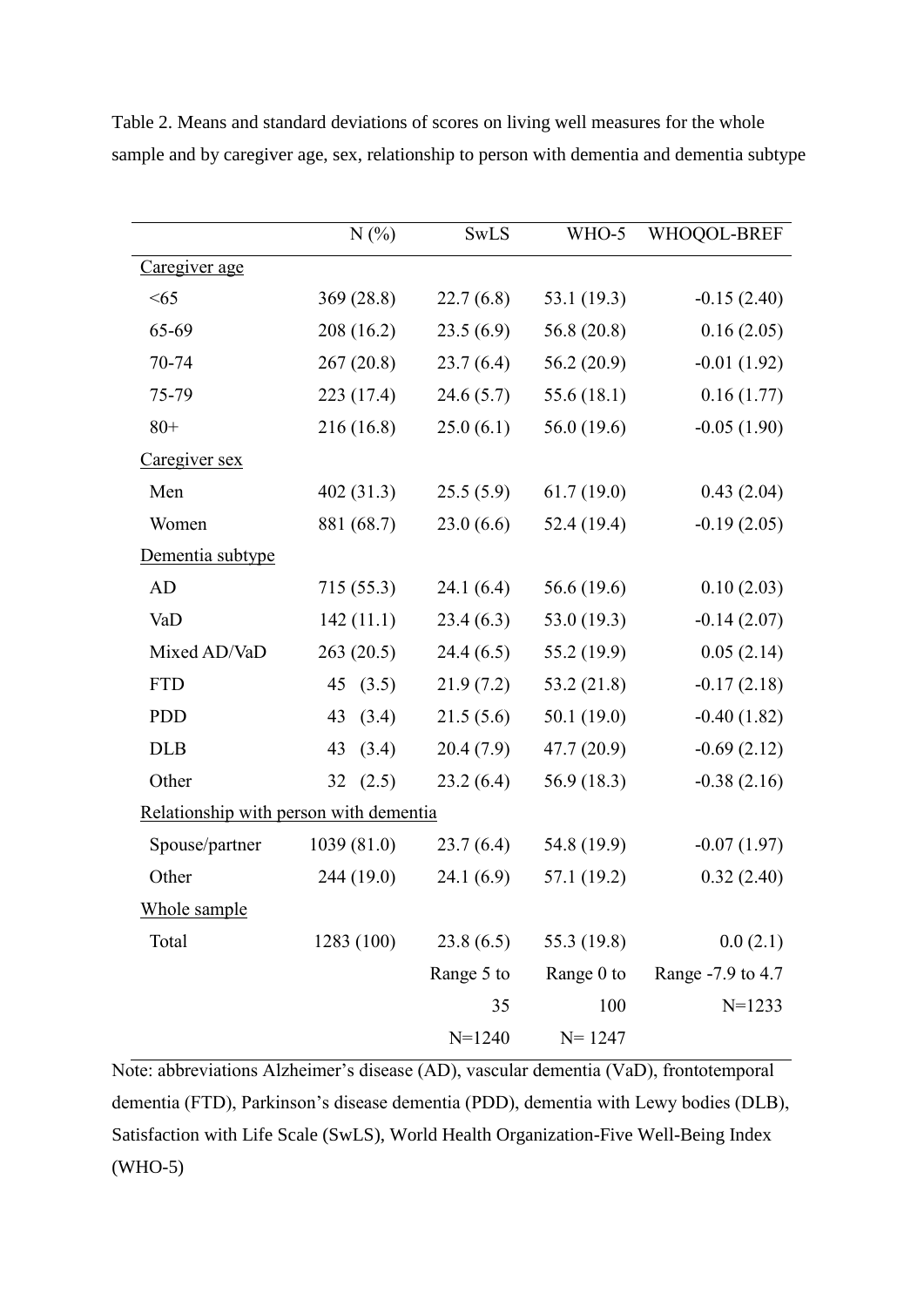Table 3. Variables included in the latent factors for each domain in the structural equation model

| Latent                                        | Variable                                                                            |
|-----------------------------------------------|-------------------------------------------------------------------------------------|
| Capitals, assets and                          | Frequency of social contact [O], Social resources[C], Civic                         |
| resources (CAR)                               | participation[B]                                                                    |
| Social location (SL)                          | Social comparison[O], Perceived social status[O], Perceived                         |
|                                               | community status[O]                                                                 |
| Psychological                                 | Neuroticism[C], Optimism[C], Loneliness[O],                                         |
| characteristics and health                    | Depression[B], Subjective age[O], Self-esteem[O]                                    |
| (PSY)                                         |                                                                                     |
| Physical fitness and health                   | Smoking[O], Eyesight[O], Self-rated health[O]                                       |
| (PHY)                                         |                                                                                     |
|                                               |                                                                                     |
| Managing everyday life<br>with dementia (MEL) | Distress at neuropsychiatric symptoms of the person with<br>dementia <sup>[O]</sup> |
|                                               |                                                                                     |
| Relationship with person                      | Current relationship quality[O]                                                     |
| with dementia (CR)                            |                                                                                     |
| Experiencing caregiving                       | Social restriction [O], Role captivity [O], Stress [O]                              |
| (EC)                                          |                                                                                     |

[B]: binary variable; [O]: ordinal variable; [C]: continuous variable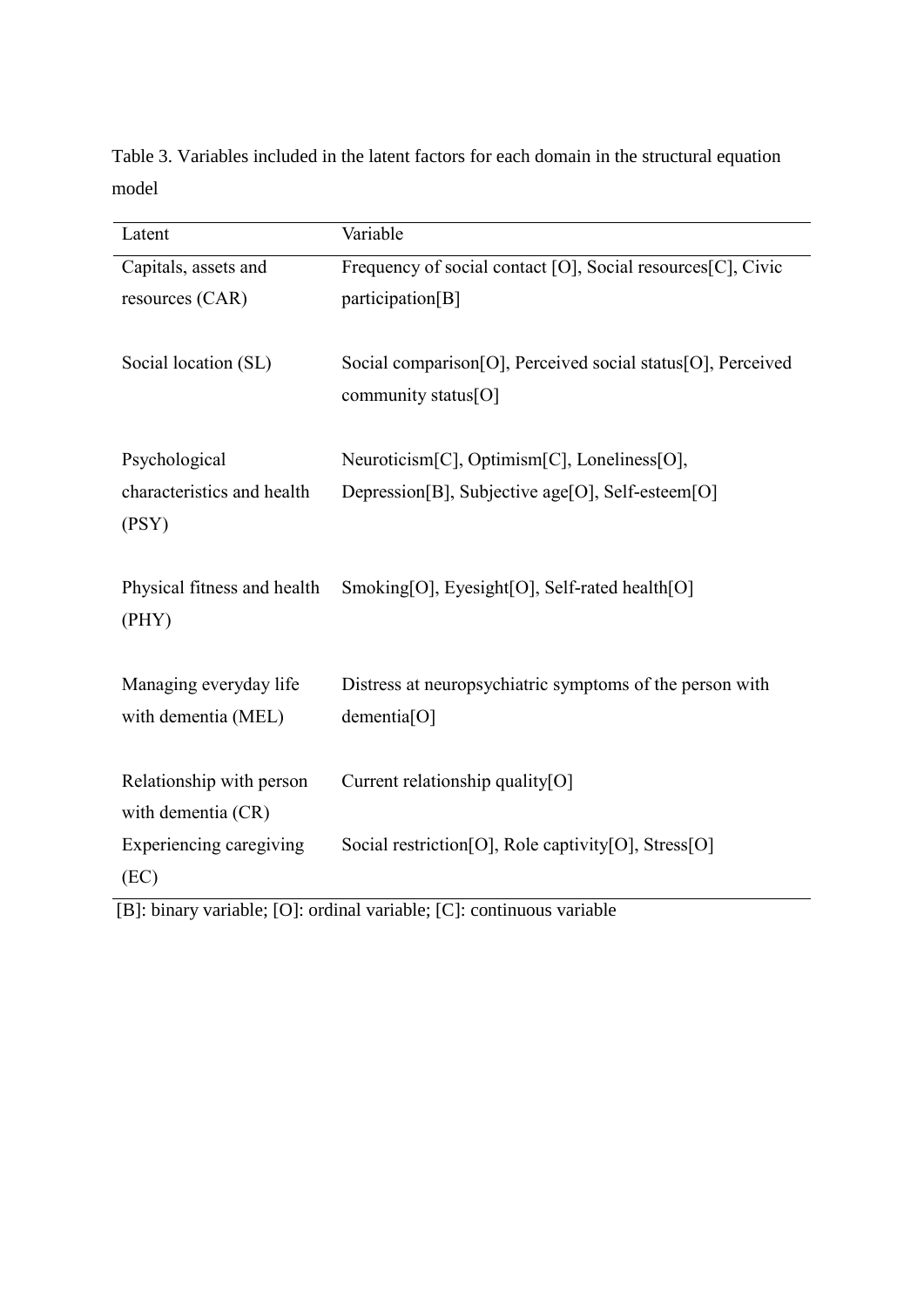Figure 1. Associations between the seven domains and caregivers' QoL, well-being and satisfaction with life ( $n = 1283$ ; adjusted for age, sex, relationship with person with dementia, and dementia subtype)



Note: Satisfaction with Life Scale (SwLS), World Health Organization-Five Well-Being Index (WHO-5); World Health Organization QoL-BREF (WHOQOL-BREF)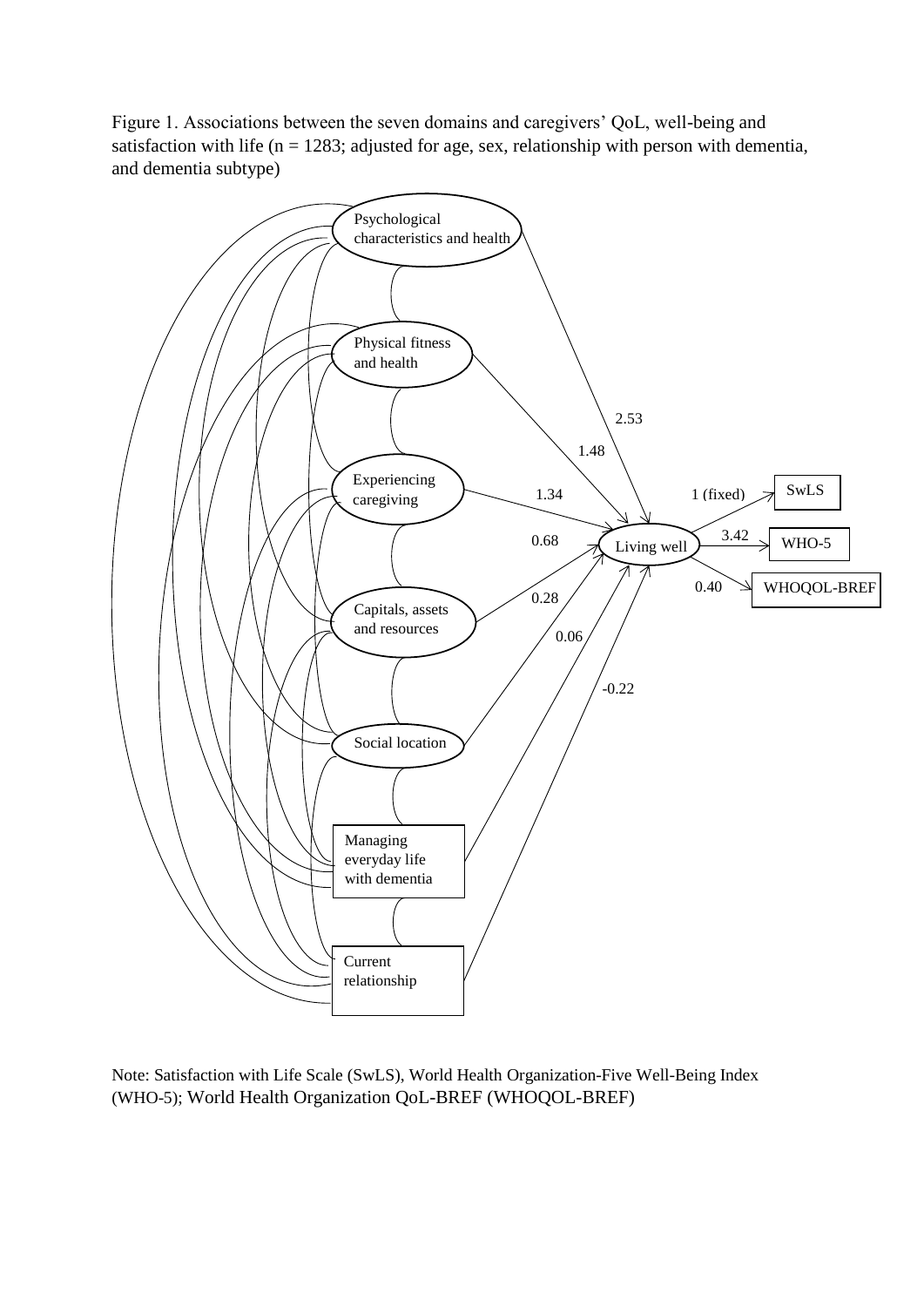**A comprehensive model of factors associated with quality of life, satisfaction with life and wellbeing for family carers of people living with mild-to-moderate dementia: findings from the IDEAL study**

#### **Supplementary information**

#### **Analytical methods**

The analysis was based on version 2.0 of the IDEAL dataset.

The analysis first investigated the relationships between individual measures and living well outcomes using linear regression modelling and adjusting for age, sex, dementia subtypes and type of caregiving relationship. This was used to quantify the strength and direction of individual associations. Within each of the seven domains reflecting carers' perceptions of their personal resources and experiences (Supplementary Table 1), all variables were fitted in one multivariate regression model adjusting for age, sex, subtypes and type of carers. Based on the adjusted results, three selection criteria were applied to identify the variables most clearly related to life satisfaction (Satisfaction with Life Scale; SwLS), wellbeing (World Health Organization-Five Well-Being Index; WHO-5) and quality of life (World Health Organization Quality of Life-BREF; WHOQOL-BREF) and to simplify the model as much as possible:

- (a) Statistical significance: Wald test was used to examine whether the associations between living well outcomes and a specific measurement achieved statistical significance.
- (b) Meaningful difference: The effect sizes were considered to be meaningful when unstandardised regression coefficients achieved SwLS>1.5 or WHO-5>5.0. Since there is no cut-off for the WHOQOL-BREF factor score, this criterion only applied to the other two living well measures. These cut-offs were determined to address the need for clinical relevance and based on the literature.
- (c) Binary/ordinal variables: If there was a dose-response relationship, the measure was used as an ordinal variable. Categorical variables were regrouped into binary variables if appropriate.

After the selection process using multivariate modelling, structural equation modelling (SEM) was employed to generate a latent factor for the selected variables within each domain and build a structural model examining the associations between individual latent factors and the living well latent with SwLS fixed at 1. The variances of individual latent factors were fixed at 1. Two domains had only one variable each: for Managing everyday life with dementia this was the Neuropsychiatric Inventory Questionnaire distress scale and for Relationship it was the Positive Affect Index assessing current relationship quality. The results of SEM for the other five domains are reported in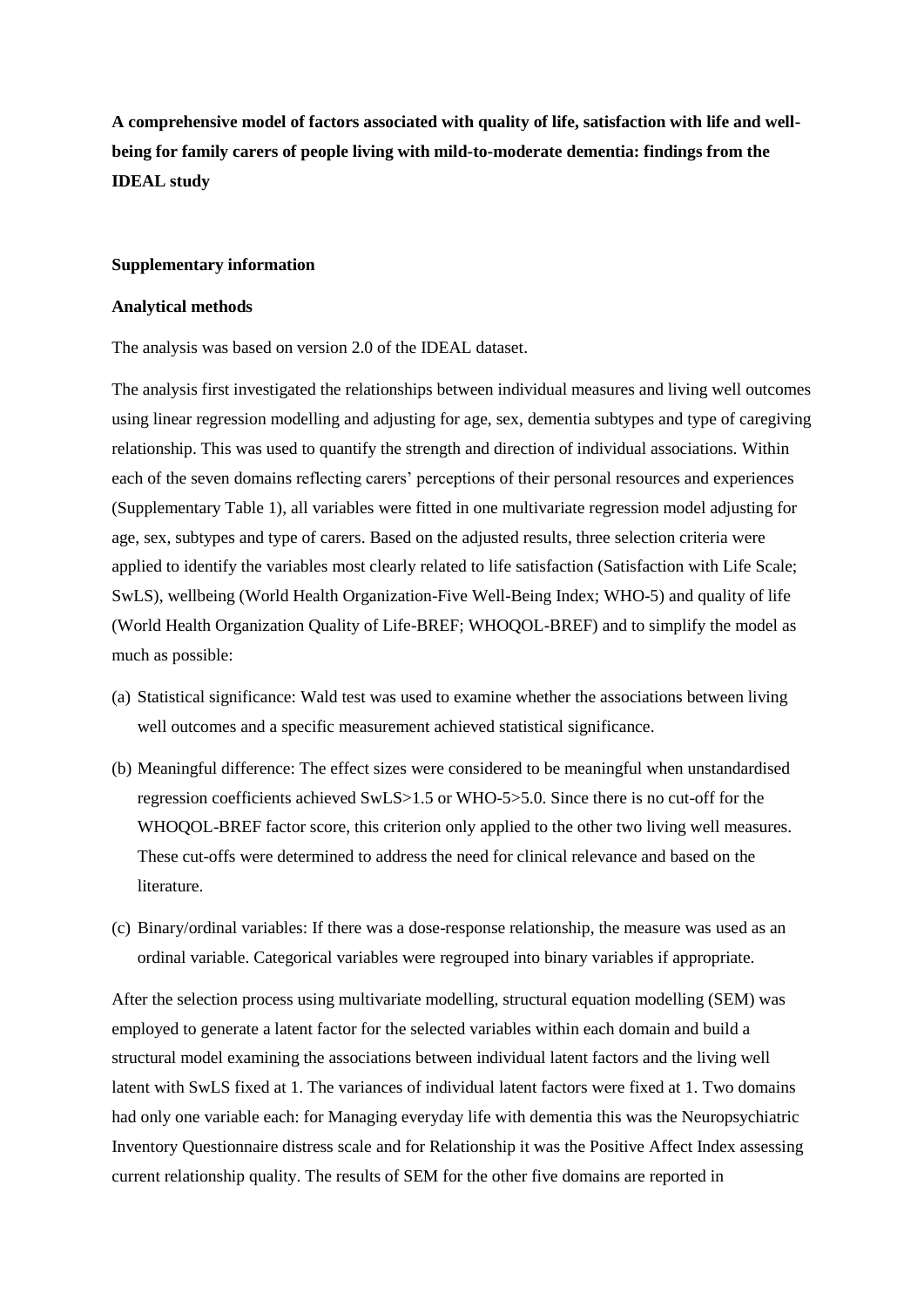Supplementary Table 2. A full model was fitted to include the five latent factors and two individual variables, and was adjusted for age, sex, dementia subtypes and type of caregiving relationship. To account for correlations between latent factors and stabilise estimates in the full model, loneliness was found to also be important in the experiencing caregiving domain. To enable the model to reflect a positive perspective on 'living well' the scales of the three living well measures were reversed. The results of the full model are reported in Supplementary Table 3. Multiple imputation was used to address missing data in selected variables and living well outcomes. The percentage of missing data was between 7% and 20% across all domains. Age, sex, dementia subtypes and type of caregiving relationship were also included in the imputation model. Since imputation of ten datasets is usually sufficient to address potential variability of coefficient estimates, $<sup>1</sup>$  ten imputed datasets were</sup> generated and combined using Rubin's rule. <sup>2</sup> All analyses were conducted using Stata 14.2.

Supplementary Table 1. Variables under each domain considered for inclusion in the structural equation model

| Variables                             | Scale/source and reference                                       |
|---------------------------------------|------------------------------------------------------------------|
| SOCIAL CAPITALS, ASSETS AND RESOURCES |                                                                  |
| Frequency of social contact           | Office for National Statistics Social Capital Scale <sup>3</sup> |
| Social network                        | Lubben Social Network Scale <sup>4</sup>                         |
| Social resources                      | Resource Generator-UK <sup>5</sup>                               |
| Social participation                  | Office for National Statistics Social Capital Scale <sup>3</sup> |
| Civic participation                   | Office for National Statistics Social Capital Scale <sup>3</sup> |
| Neighbourhood trust                   | Office for National Statistics Social Capital Scale <sup>3</sup> |
| Neighbourhood willingness to help     | Office for National Statistics Social Capital Scale <sup>3</sup> |
| Education                             | Highest level of education achieved                              |
| Cultural activity                     | Questions from Cultural Capital and Social Exclusion             |
|                                       | $Survey$ <sup>6</sup>                                            |
| <b>SOCIAL LOCATION</b>                |                                                                  |
| Socio-economic status                 | Socio-economic status based on occupation <sup>7</sup>           |
| Social comparison                     | Single item                                                      |
| Perceived status in society           | MacArthur Scale of Subjective Social Status (social              |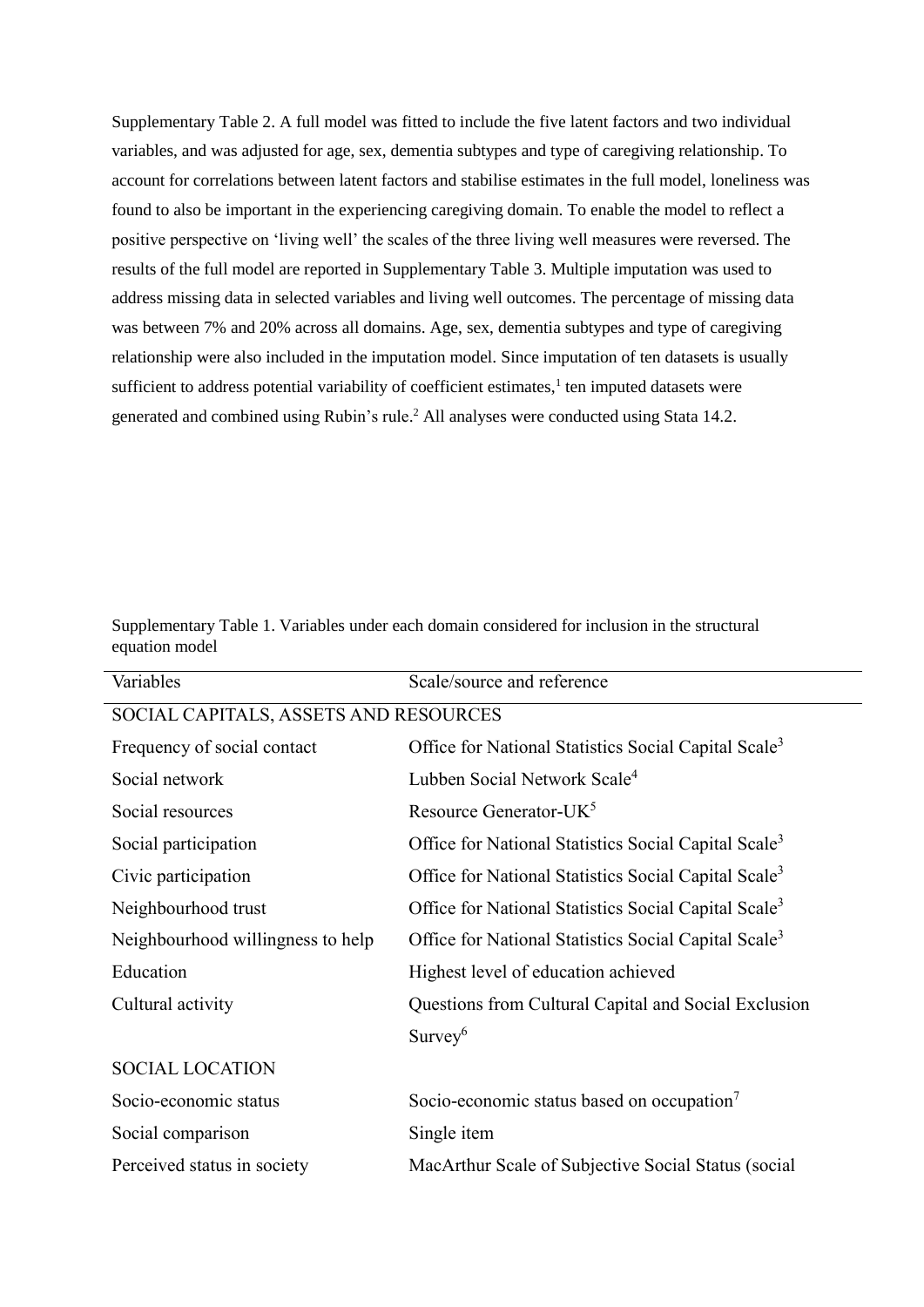|                                          | $ladder)^8$                                                           |
|------------------------------------------|-----------------------------------------------------------------------|
| Perceived status in community            | MacArthur Scale of Subjective Social Status (community                |
|                                          | $ladder)^8$                                                           |
| PSYCHOLOGICAL CHARACTERISTICS AND HEALTH |                                                                       |
| Personality                              | Mini-IPIP $9$                                                         |
| Religion                                 | Single item $10$                                                      |
| Spirituality                             | Single item                                                           |
| Optimism                                 | Life Orientation Test-Revised <sup>11</sup>                           |
| Self-esteem                              | Rosenberg Self-Esteem Scale <sup>12</sup> ; single item <sup>13</sup> |
| Self-efficacy                            | Generalized Self-Efficacy Scale <sup>14</sup>                         |
| Loneliness                               | De Jong Gierveld Loneliness Scale <sup>15</sup> ; single item         |
| Depression                               | Center for Epidemiologic Studies Depression Scale-                    |
|                                          | Revised <sup>16</sup>                                                 |
| Subjective age                           | Single item                                                           |
| Life events                              | Modified 10-item Social Readjustment Rating Scale <sup>17</sup>       |
| PHYSICAL FITNESS AND HEALTH              |                                                                       |
| Physical activity                        | General Practice Physical Activity Questionnaire <sup>18</sup>        |
| Falls                                    | Number of falls in past year <sup>19</sup>                            |
| Eyesight                                 | Single item $19$                                                      |
| Hearing                                  | Single item $19$                                                      |
| Alcohol consumption                      | Currently does/does not consume alcohol                               |
| Smoking                                  | Current smoker/former smoker/never smoked                             |
| Self-rated health                        | Single item $20$                                                      |
| Health conditions                        | Charlson Co-morbidity Index <sup>21, 22</sup>                         |
| MANGING EVERYDAY LIFE WITH DEMENTIA      |                                                                       |
| Hours of care                            | Single item                                                           |
| Distress at neuropsychiatric             | Neuropsychiatric Inventory Questionnaire <sup>23</sup>                |
| symptoms                                 |                                                                       |
| RELATIONSHIP WITH PERSON WITH DEMENTIA   |                                                                       |
| Current relationship quality             | Positive Affect Index <sup>24</sup>                                   |
| Past relationship quality                | Positive Affect Index <sup>24</sup>                                   |
| <b>EXPERIENCING CAREGIVING</b>           |                                                                       |
| Positive aspects of caregiving           | Positive aspects of caregiving <sup>25</sup>                          |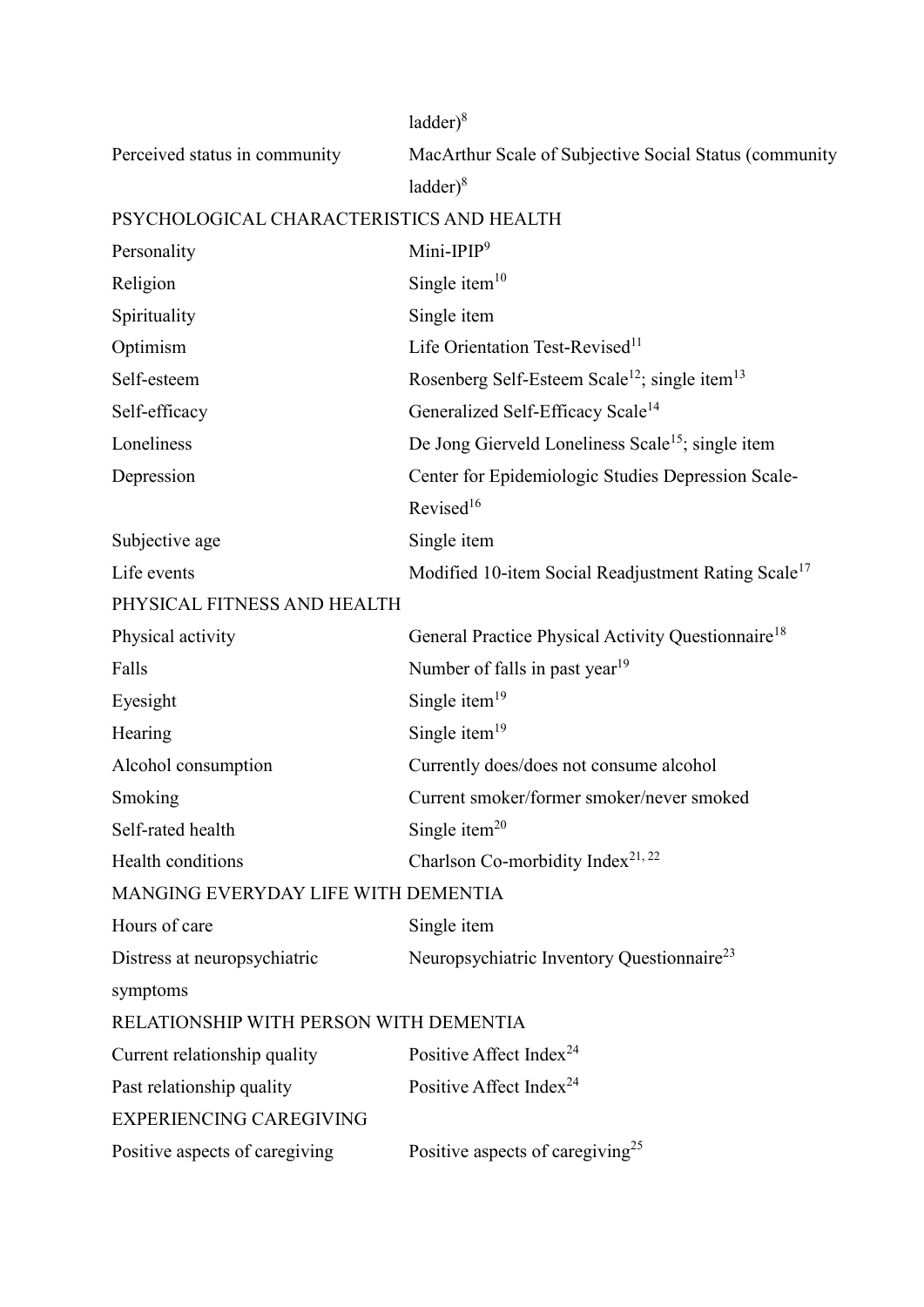| Role captivity                   | Role captivity <sup>26</sup>                    |
|----------------------------------|-------------------------------------------------|
| Caregiving competence            | Caregiving competence <sup>27</sup>             |
| Management of situation – firm   | Management of situation <sup>26</sup>           |
| Management of situation – things | Management of situation <sup>26</sup>           |
| Management of situation $-$ busy | Management of situation <sup>26</sup>           |
| Management of situation – learn  | Management of situation <sup>26</sup>           |
| Management of meaning -          | Management of meaning <sup>26</sup>             |
| experiences                      |                                                 |
| Management of meaning -          | Management of meaning <sup>26</sup>             |
| comparisons                      |                                                 |
| Management of meaning – larger   | Management of meaning <sup>26</sup>             |
| sense                            |                                                 |
| Social restriction               | Modified Social Restriction Scale <sup>28</sup> |
| <b>Stress</b>                    | Relative Stress Scale <sup>29</sup>             |
| Coping                           | Single item <sup>30</sup>                       |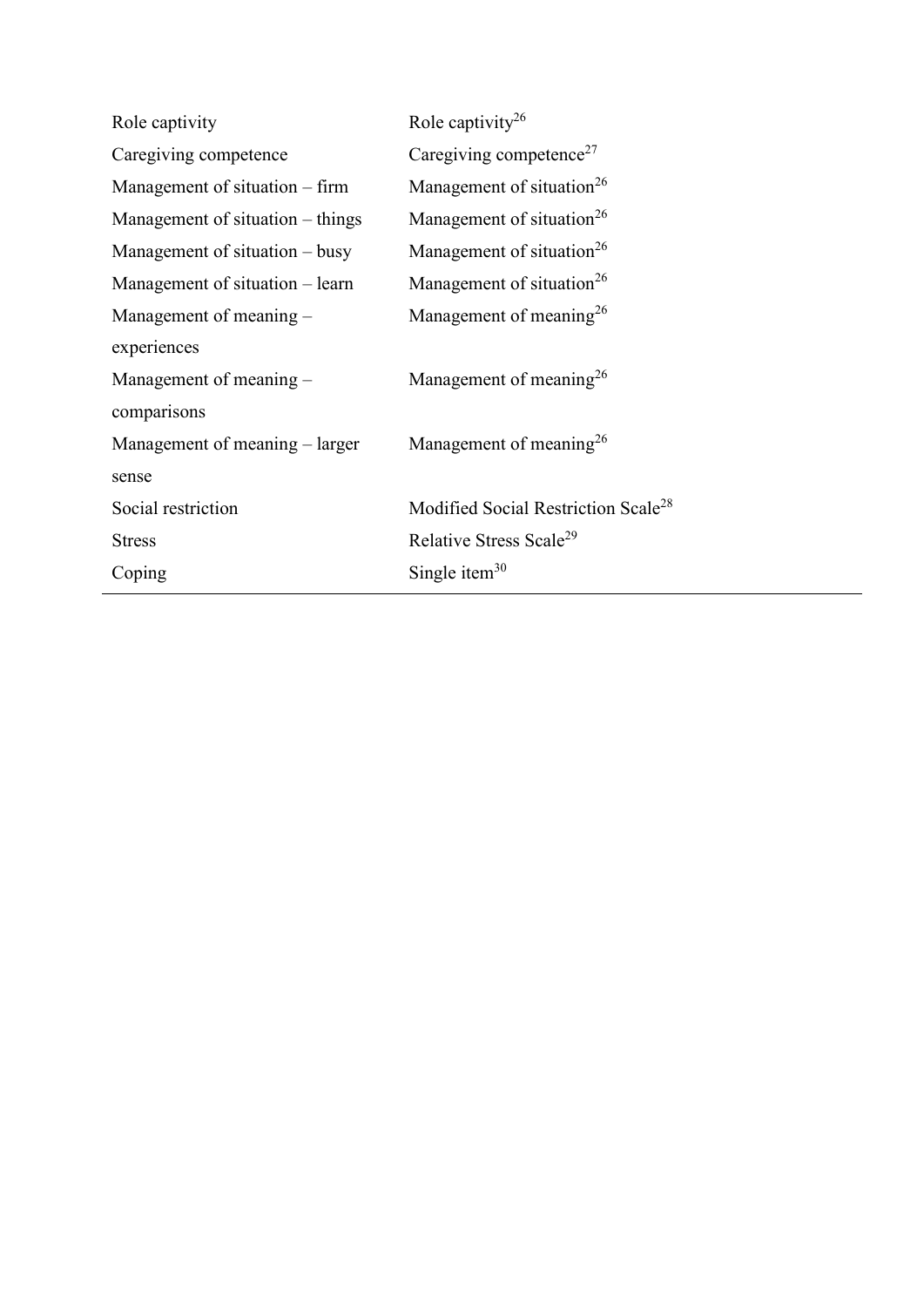**Supplementary Table 2.** Results of structural equation modelling for the five latent factors

**(a) Social capitals, assets and resources (CAR)**

|                                                    | Model 1               | Model 2                  |
|----------------------------------------------------|-----------------------|--------------------------|
| <b>Measurement: living well</b>                    |                       |                          |
| SwLS                                               | 1                     |                          |
| WHO-5                                              | 3.32(3.07, 3.57)      | 3.32(3.07, 3.58)         |
| WHOQOL-BREF                                        | 0.41(0.38, 0.44)      | 0.39(0.36, 0.42)         |
| <b>Measurement: Capitals, assets and resources</b> |                       |                          |
| Frequency of social contact                        |                       |                          |
| Ordinal variable                                   | 0.53(0.420.65)        | 0.66(0.56, 0.76)         |
| Civic participation                                |                       |                          |
| High vs low (ref.)                                 | 0.06(0.02, 0.09)      | 0.05(0.01, 0.09)         |
| Social resources                                   |                       |                          |
| Continuous variable                                | $-3.50(-4.18, -2.81)$ | $-2.84$ $(-3.34, -2.34)$ |
| <b>Structural</b>                                  |                       |                          |
| $CAR$ -> Living well                               | 1.68(1.24, 2.12)      | 2.16(1.65, 2.67)         |

# **(b) Social location (SLC)**

| Model 1                              | Model 2          |
|--------------------------------------|------------------|
| <b>Measurement: living well</b>      |                  |
| 1                                    | 1                |
| 3.33(3.09, 3.57)                     | 3.34(3.10, 3.58) |
| 0.41(0.38, 0.44)                     | 0.40(0.37, 0.43) |
| <b>Measurement: Social locations</b> |                  |
|                                      |                  |
| 0.40(0.31, 0.48)                     | 0.43(0.29, 0.57) |
|                                      |                  |
| 0.64(0.58, 0.70)                     | 0.63(0.54, 0.72) |
|                                      |                  |
| 0.54(0.49, 0.59)                     | 0.53(0.46, 0.60) |
|                                      |                  |
| 2.19(1.71, 2.68)                     | 2.24(1.55, 2.93) |
|                                      |                  |

Model 1: unadjusted; Model 2: adjusted for age, sex, subtypes and type of carers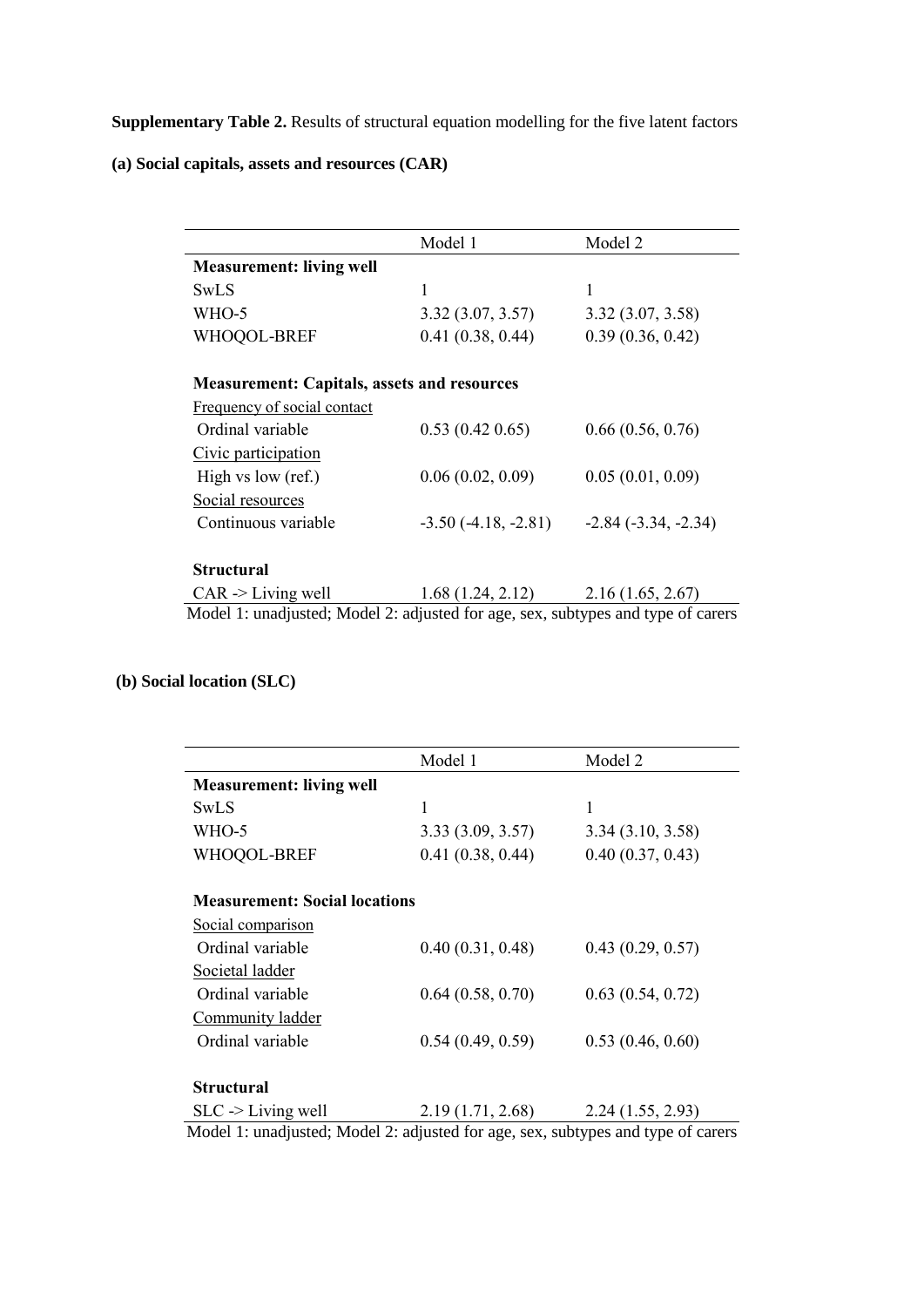# **(c) Psychological characteristics & health (PSY)**

|                                                     | Model 1                    | Model 2                  |
|-----------------------------------------------------|----------------------------|--------------------------|
| <b>Measurement: living well</b>                     |                            |                          |
| SwLS                                                | 1                          | 1                        |
| WHO-5                                               | 3.32(3.08, 3.56)           | 3.33(3.09, 3.57)         |
| WHOQOL-BREF                                         | 0.39(0.36, 0.42)           | 0.39(0.36, 0.42)         |
| Measurement: Psychological characteristics & health |                            |                          |
| Personality-Neuroticism                             |                            |                          |
| Continuous variable                                 | 2.24(2.06, 2.42)           | 2.25(2.08, 2.44)         |
| Optimism                                            |                            |                          |
| Continuous variable                                 | $-2.45$ ( $-2.67, -2.22$ ) | $-2.43$ $(-2.66, -2.20)$ |
| Depression                                          |                            |                          |
| Yes vs No (ref.)                                    | 0.19(0.17, 0.22)           | 0.19(0.17, 0.22)         |
| Subjective age                                      |                            |                          |
| Ordinal variable                                    | $-0.27(-0.31, -0.23)$      | $-0.27$ $(-0.31, -0.23)$ |
| Self-esteem (Rosenberg)                             |                            |                          |
| Ordinal variable                                    | $-0.73$ $(-0.78, -0.69)$   | $-0.72$ $(-0.78, -0.68)$ |
| Loneliness                                          |                            |                          |
| Ordinal variable                                    | 0.37(0.33, 0.40)           | 0.36(0.32, 0.40)         |
|                                                     |                            |                          |

# **Structural**

| $PSY \geq \text{Living well}$                                                    | $-4.41$ ( $-4.75$ , $-4.07$ ) | $-4.45$ ( $-4.80, -4.10$ ) |
|----------------------------------------------------------------------------------|-------------------------------|----------------------------|
| Model 1: unadjusted; Model 2: adjusted for age, sex, subtypes and type of carers |                               |                            |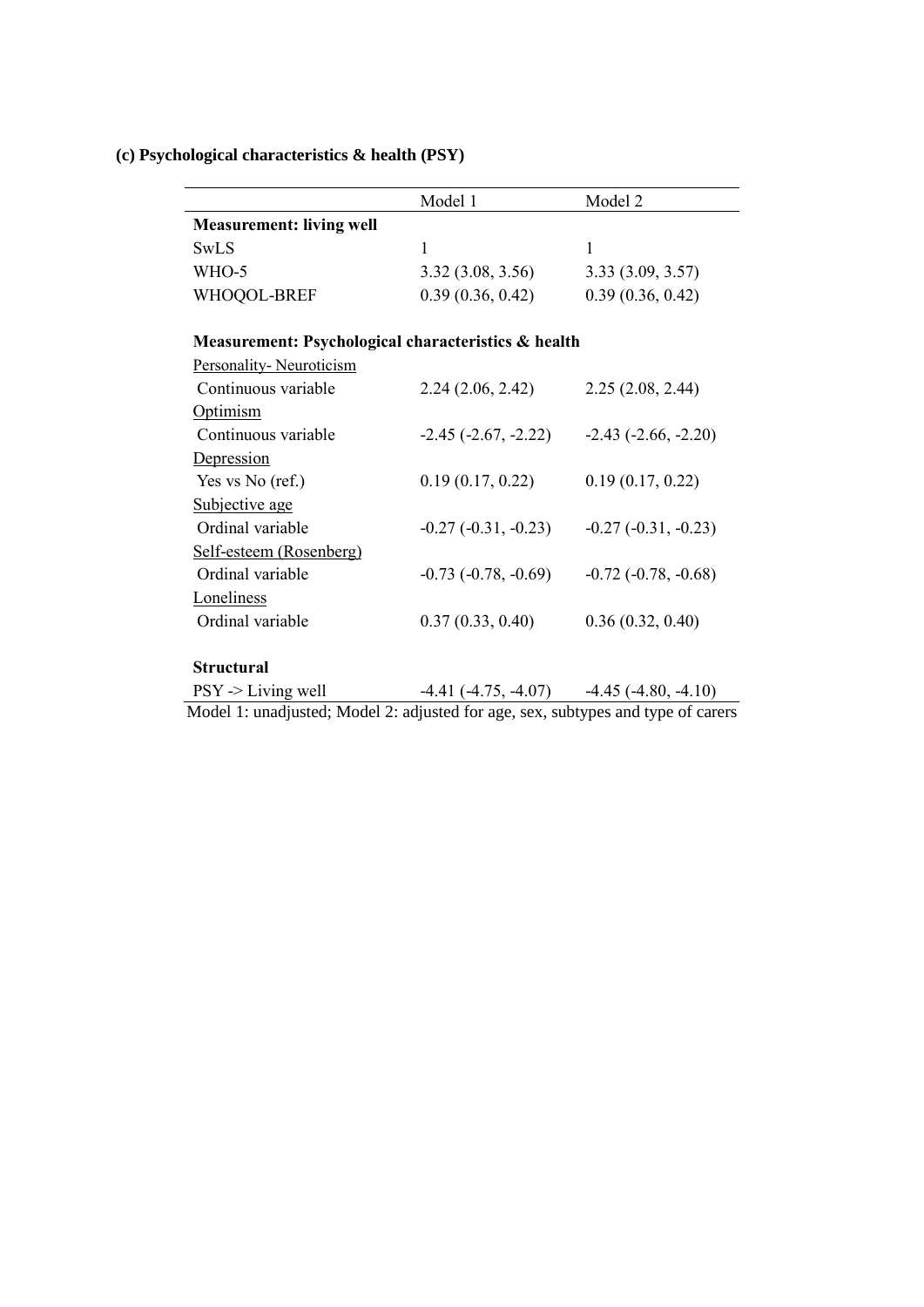# **(d) Physical fitness & health (PHY)**

|                                                                                  | Model 1                                           | Model 2          |
|----------------------------------------------------------------------------------|---------------------------------------------------|------------------|
|                                                                                  |                                                   |                  |
| <b>Measurement: living well</b>                                                  |                                                   |                  |
| SwLS                                                                             | 1                                                 | 1                |
| WHO-5                                                                            | 3.34(3.11, 3.58)                                  | 3.37(3.13, 3.60) |
| WHOQOL-BREF                                                                      | 0.47(0.43, 0.51)                                  | 0.45(0.41, 0.48) |
|                                                                                  |                                                   |                  |
| Measurement: Physical fitness & health                                           |                                                   |                  |
| Eyesight                                                                         |                                                   |                  |
| Ordinal variable                                                                 | 0.38(0.33, 0.44)                                  | 0.39(0.33, 0.44) |
| Self-rated health                                                                |                                                   |                  |
| Ordinal variable                                                                 | 0.71(0.64, 0.78)                                  | 0.70(0.63, 0.76) |
| <b>Smoking</b>                                                                   |                                                   |                  |
| Ordinal variable                                                                 | 0.09(0.05, 0.13)                                  | 0.09(0.05, 0.13) |
|                                                                                  |                                                   |                  |
| <b>Structural</b>                                                                |                                                   |                  |
| $PHY \rightarrow Living$ well                                                    | $-3.07$ $(-3.45, -2.69)$ $-3.19$ $(-3.58, -2.81)$ |                  |
| Model 1: unadjusted; Model 2: adjusted for age, sex, subtypes and type of carers |                                                   |                  |

# **(e) Experiencing caregiving (EC)**

|                                             | Model 1                    | Model 2               |
|---------------------------------------------|----------------------------|-----------------------|
| <b>Measurement: living well</b>             |                            |                       |
| SwLS                                        | 1                          | 1                     |
| WHO-5                                       | 3.28(3.03, 3.53)           | 3.28(3.03, 3.53)      |
| WHOQOL-BREF                                 | 0.37(0.35, 0.40)           | 0.37(0.34, 0.40)      |
|                                             |                            |                       |
| <b>Measurement: Experiencing caregiving</b> |                            |                       |
| <b>Stress</b>                               |                            |                       |
| Ordinal variable                            | 0.76(0.72, 0.79)           | 0.75(0.71, 0.78)      |
| Role captivity                              |                            |                       |
| Ordinal variable                            | 0.54(0.50, 0.58)           | 0.55(0.51, 0.59)      |
| Social restriction                          |                            |                       |
| Ordinal variable (ref.)                     | 0.27(0.22, 0.32)           | 0.28(0.23, 0.33)      |
|                                             |                            |                       |
| <b>Structural</b>                           |                            |                       |
| $EC \rightarrow Living$ well                | $-3.42$ ( $-3.77, -3.06$ ) | $-3.39(-3.75, -3.03)$ |

Model 1: unadjusted; Model 2: adjusted for age, sex, subtypes and type of carers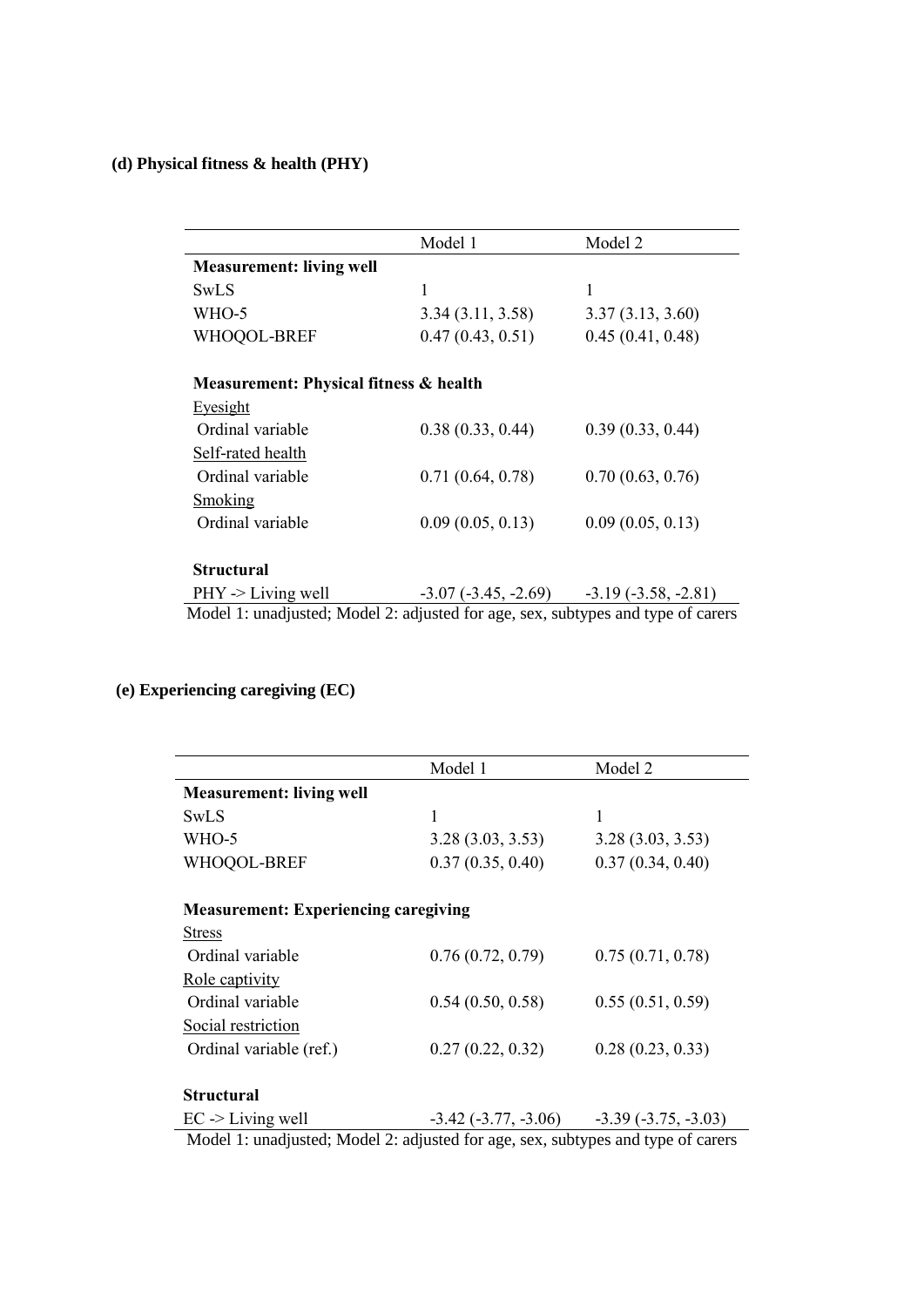**Supplementary Table 3.** Results of structural equation modelling including all five latent factors, neuropsychiatric inventory distress scale (NPI) and current relationship quality (CR)

|                        | Unadjusted               | Adjusted                    |
|------------------------|--------------------------|-----------------------------|
| Measurement model (LW) |                          |                             |
| SwLS                   | 1(fixed)                 | 1(fixed)                    |
| WHO-5                  | 3.43(3.19, 3.66)         | 3.42 (3.19, 3.66)           |
| WHOQOL-BREF            | 0.40(0.38, 0.43)         | 0.40(0.38, 0.43)            |
| Structural association |                          |                             |
| <b>PSY</b>             | 2.54(2.15, 2.93)         | 2.53(2.08, 2.97)            |
| <b>PHY</b>             | 1.37(1.06, 1.68)         | 1.48(1.04, 1.91)            |
| EC                     | 1.32(0.97, 1.66)         | 1.34(0.99, 1.70)            |
| CAR                    | 0.58(0.34, 0.83)         | 0.68(0.35, 1.00)            |
| <b>SLC</b>             | $0.08(-0.17, 0.34)$      | $0.28 (-0.33, 0.89)$        |
| <b>NPI</b>             | $0.08 (-0.13, 0.28)$     | $0.06$ ( $-0.15$ , $0.28$ ) |
| <b>CR</b>              | $-0.21$ $(-0.40, -0.03)$ | $-0.22$ $(-0.41, -0.03)$    |
| Correlation/Covariance |                          |                             |
| (PSY, PHY)             | 0.54(0.45, 0.62)         | 0.54(0.46, 0.62)            |
| (PSY, EC)              | 0.55(0.50, 0.61)         | 0.56(0.50, 0.61)            |
| (PSY, CAR)             | 0.27(0.18, 0.36)         | 0.26(0.17, 0.35)            |
| (PSY, SLC)             | $-0.48$ $(-0.57, -0.38)$ | $-0.59$ $(-0.84, -0.34)$    |
| (PSY, NPI)             | 0.36(0.29, 0.43)         | 0.36(0.29, 0.43)            |
| (PSY, CR)              | $-0.36$ $(-0.43, -0.30)$ | $-0.36$ $(-0.43, -0.30)$    |
| (PHY, EC)              | 0.26(0.17, 0.34)         | 0.26(0.18, 0.34)            |
| (PHY, CAR)             | 0.28(0.18, 0.38)         | 0.28(0.18, 0.39)            |
| (PHY, SLC)             | $-0.42$ $(-0.52, -0.31)$ | $-0.53$ $(-0.77, -0.28)$    |
| (PHY, NPI)             | 0.17(0.09, 0.24)         | 0.17(0.09, 0.25)            |
| (PHY, CR)              | $-0.10$ $(-0.19, -0.02)$ | $-0.11$ $(-0.19, -0.02)$    |
| (EC, CAR)              | $0.07 (-0.03, 0.18)$     | $0.05$ ( $-0.05$ , $0.16$ ) |
| (EC, SLC)              | $-0.20$ $(-0.30, -0.11)$ | $-0.31$ $(-0.57, -0.05)$    |
| (EC, NPI)              | 0.64(0.58, 0.69)         | 0.64(0.58, 0.69)            |
| (EC, CR)               | $-0.56$ $(-0.62, -0.50)$ | $-0.56$ $(-0.62, -0.50)$    |
| (CAR, SLC)             | $-0.35$ $(-0.45, -0.26)$ | $-0.33$ $(-0.46, -0.20)$    |
| (CAR, NPI)             | $-0.04$ $(-0.13, 0.05)$  | $-0.05$ $(-0.13, 0.04)$     |
| (CAR, CR)              | $-0.02$ $(-0.10, 0.07)$  | $0.00$ ( $-0.09$ , $0.08$ ) |
| (SLC, NPI)             | $-0.15$ $(-0.23, -0.06)$ | $-0.23$ $(-0.43, -0.03)$    |
| (SLC, CR)              | 0.17(0.09, 0.24)         | 0.22(0.09, 0.35)            |
| (NPI, CR)              | $-0.40$ $(-0.46, -0.34)$ | $-0.40$ $(-0.46, -0.34)$    |

Adjusted for age, sex, subtypes and type of carers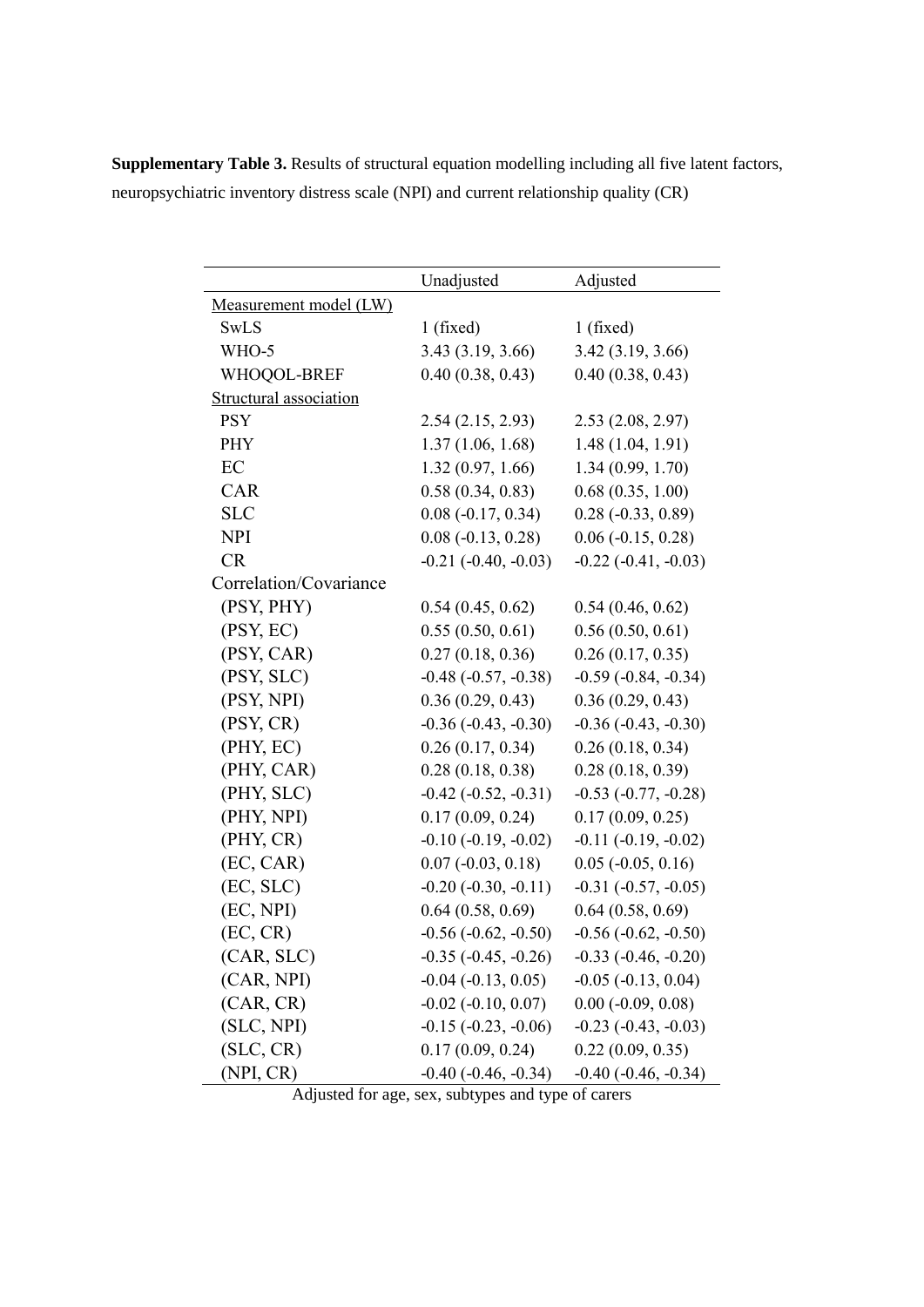#### References

- 1. von Hippel PT. How many imputations do you need? A two-stage calculation using a quadratic rule. *Sociological Methods & Research*. 2018.
- 2. Rubin DB. Multiple imputation after 18+ years. *Journal of the American Statistical Association*. 1996;91:473-489.
- 3. Office for National Statistics. *Harmonised concepts and questions for social data sources, secondary standards. Social capital*. Titchfield, UK: Office for National Statistics; 2008.
- 4. Lubben J, Blozik E, Gillmann G, et al. Performance of an abbreviated version of the Lubben Social Network Scale among three European community-dwelling older adult populations. *Gerontologist*. 2006;46:503-513.
- 5. Webber MP, Huxley PJ. Measuring access to social capital: the validity and reliability of the Resource Generator-UK and its association with common mental disorder. *Soc Sci Med*. 2007;65:481-492.
- 6. Thomson K. *Cultural capital and social exclusion survey: technical report*. London: National Centre for Social Research; 2004.
- 7. Office for National Statistics. *Standard Occupational Classification 2010. Volume 3. The National Statistics Socio-economic Classification: (Rebased on the SOC2010) User Manual*. Basingstoke: Palgrave Macmillan; 2010.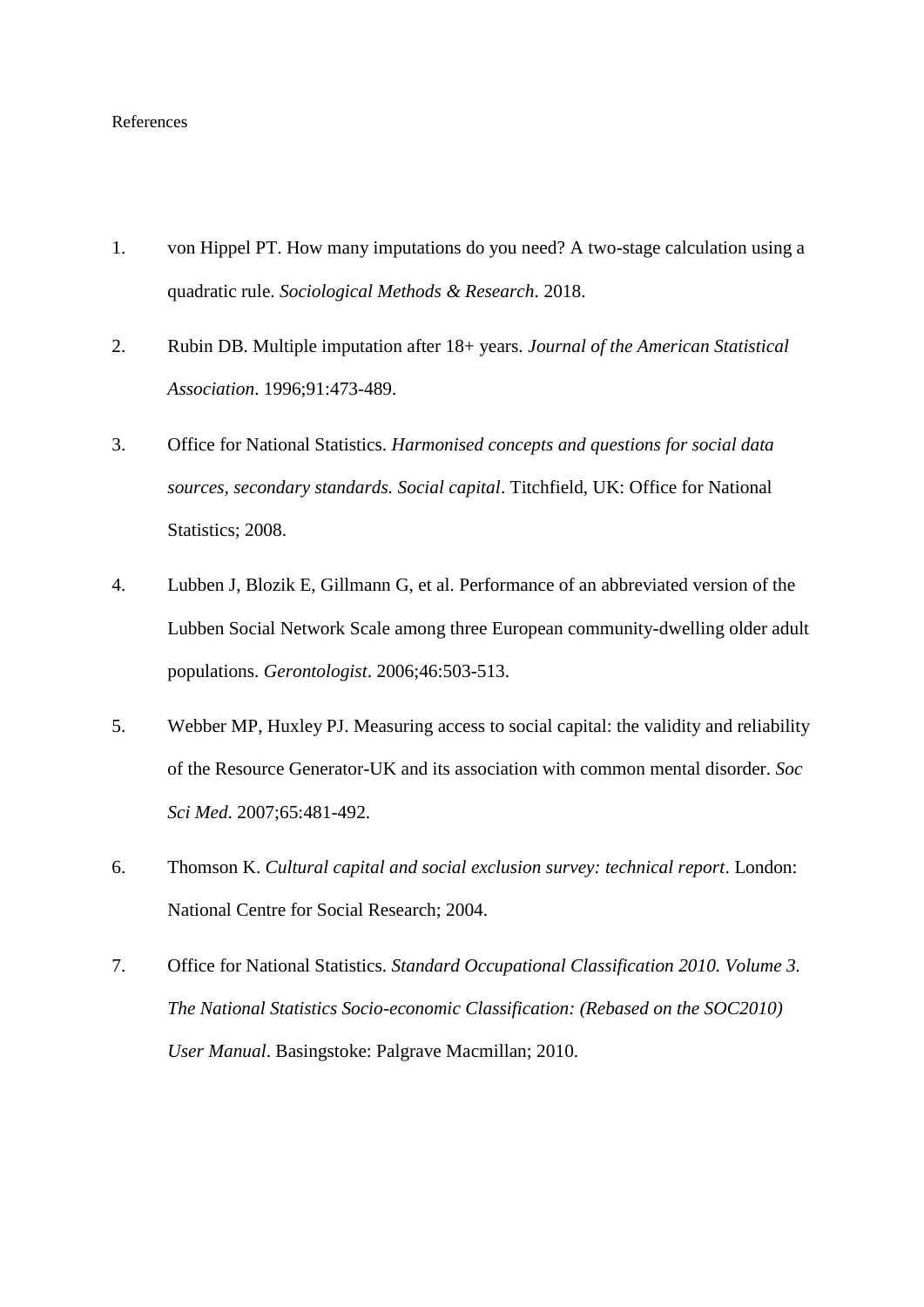- 8. Adler NE, Epel ES, Castellazzo G, et al. Relationship of subjective and objective social status with psychological and physiological functioning: preliminary data in healthy white women. *Health Psychol*. 2000;19:586-592.
- 9. Donnellan MB, Oswald FL, Baird BM, et al. The Mini-IPIP scales: tiny-yet-effective measures of the Big Five factors of personality. *Psychol Assess*. 2006;18:192-203.
- 10. Loewenthal KM, MacLeod AK, Cinnirella M. Are women more religious than men? Gender differences in religious activity among different religious groups in the UK. *Pers Individ Dif*. 2002;32:133-139.
- 11. Scheier MF, Carver CS, Bridges MW. Distinguishing optimism from neuroticism (and trait anxiety, self-mastery, and self-esteem): a reevaluation of the Life Orientation Test. *J Pers Soc Psychol*. 1994;67:1063-1078.
- 12. Rosenberg M. *Society and the adolescent self-image*. Princeton, NJ: Princeton University Press; 1965.
- 13. Robins RW, Hendin HM, Trzesniewski KH. Measuring global self-esteem: construct validation of a single-item measure and the Rosenberg self-esteem scale. *Pers Soc Psychol Bull*. 2001;27:151-161.
- 14. Schwarzer R, Jerusalem M. Generalized Self-Efficacy Scale. In: Weinman J, Wright S, Johnston M, editors. *Measures in health psychology: a user's portfolio Causal and control beliefs*. Windsor, UK: NFER-NELSON; 1995. p. 35-37.
- 15. De Jong Gierveld J, Tilburg TV. A 6-item scale for overall, emotional, and social loneliness confirmatory tests on survey data. *Res Aging*. 2006;28:582-598.
- 16. Eaton WW, Smith C, Ybarra M, et al. Center for Epidemiologic Studies Depression Scale: review and revision (CESD and CESD-R). In: Maruish ME, editor. *The Use of*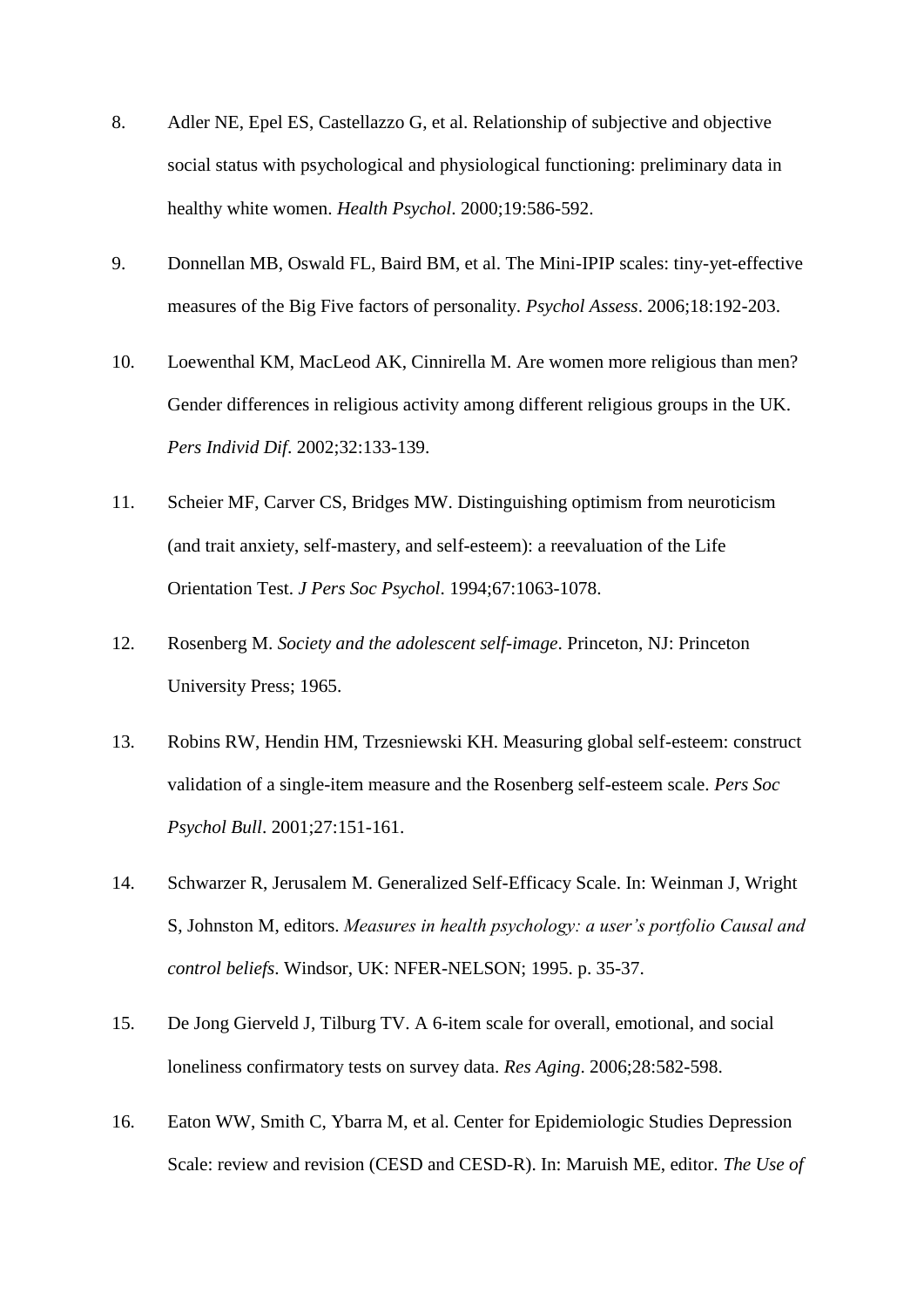*Psychological Testing for Treatment Planning and Outcomes Assessment*. 3rd ed. Mahwah, NJ: Lawrence Erlbaum; 2004. p. 363-377.

- 17. Holmes TH, Rahe RH. The Social Readjustment Rating Scale. *J Psychosom Res*. 1967;11:213-218.
- 18. National Health Service. *The General Practice Physical Activity Questionnaire (GPPAQ): a screening tool to assess adult physical activity levels, within primary care*. London: Department of Health; 2009.
- 19. Marmot M, Oldfield Z, Clemens S, et al. English Longitudinal Study of Ageing: Wave 2 2004-2005. In: Service UD, editor. 27th ed2017.
- 20. Bowling A. Just one question: if one question works, why ask several? *J Epidemiol Community Health*. 2005;59:342-345.
- 21. Charlson ME, Charlson RE, Peterson JC, et al. The Charlson comorbidity index is adapted to predict costs of chronic disease in primary care patients. *J Clin Epidemiol*. 2008;61:1234-1240.
- 22. Charlson ME, Pompei P, Ales KL, et al. A new method of classifying prognostic comorbidity in longitudinal studies: development and validation. *J Chronic Dis*. 1987;40:373-383.
- 23. Kaufer DI, Cummings JL, Ketchel P, et al. Validation of the NPI-Q, a brief clinical form of the Neuropsychiatric Inventory. *J Neuropsychiatry Clin Neurosci*. 2000;12:233-239.
- 24. Bengtson VL, Schrader SS. Parent-child relations. In: Mangon DJ, Peterson WA, editors. *Research instruments in social gerontology: Social roles and social participation*. Minnesota: University of Minnesota Press; 1982. p. 115-185.